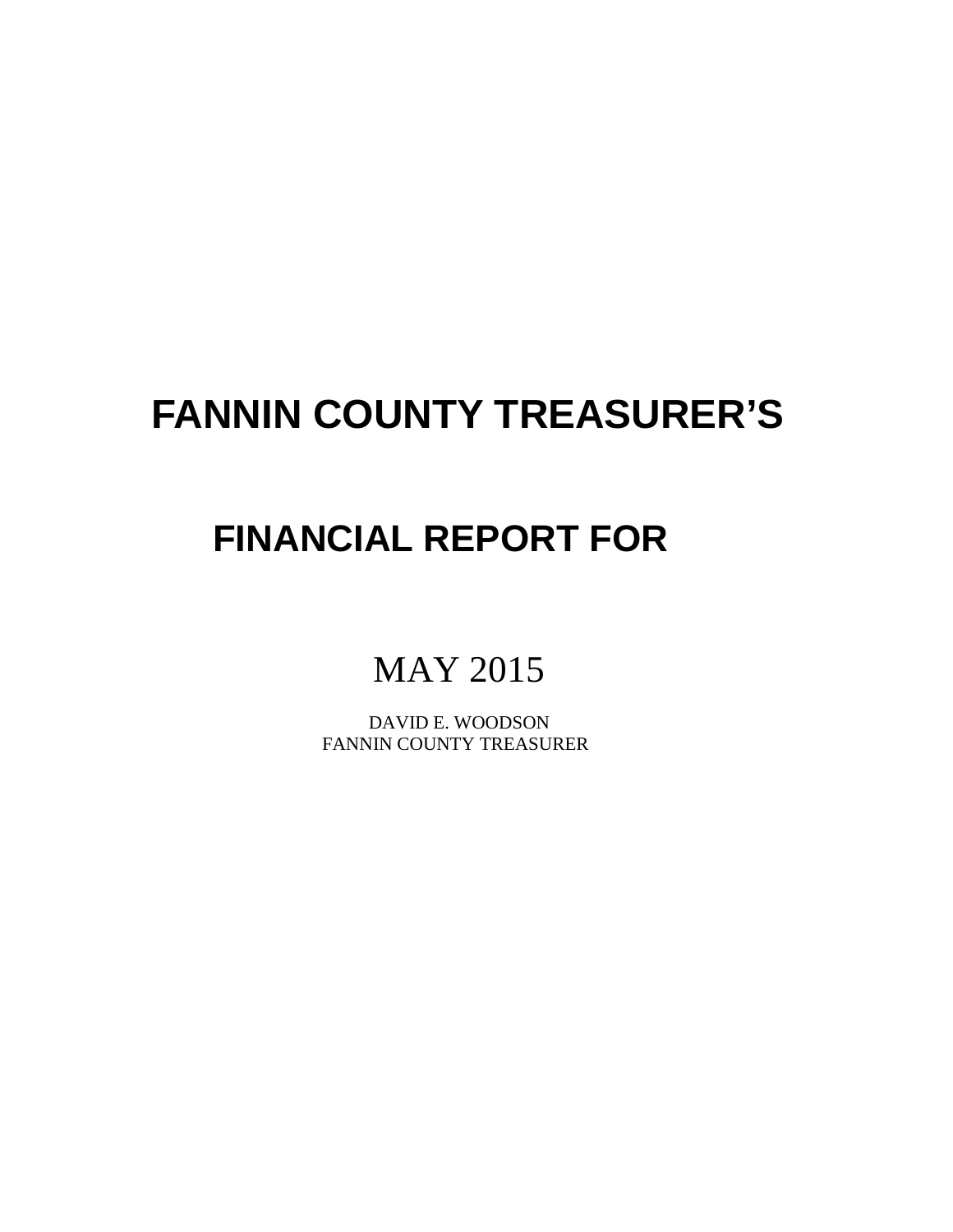### 06/10/2015 FUND DEPOSIT LISTING PAGE 1

| RECEIPT | <b>RECEIVED</b> | DATE     | DATE    | DESCRIPTION       | <b>BANK</b> | <b>TNCOME</b> | <b>REPORT</b> | AMOUNT          |
|---------|-----------------|----------|---------|-------------------|-------------|---------------|---------------|-----------------|
| NUMBER  | FROM            | RECEIVED | DEPOSIT | OF MONEY RECEIVED | ACCOUNT     | ACCOUNT       | CODES         | <b>RECEIVED</b> |
|         |                 |          |         |                   |             |               |               |                 |

GENERAL FUND

| =====================================                                                                                            |                             |                             |                                                      |                  |                                      |             |
|----------------------------------------------------------------------------------------------------------------------------------|-----------------------------|-----------------------------|------------------------------------------------------|------------------|--------------------------------------|-------------|
| 0000150606-01 DISTRICT COURTS                                                                                                    |                             |                             | 05-01-2015 05-01-2015 ASST. PROSECUTORS L 10-103-100 |                  | $10 - 370 - 151$                     | 1,080.00    |
| 0000150608-01 BOND SUPERVISION                                                                                                   |                             |                             | 05-01-2015 05-01-2015 WEEK 4/27/15 THRU 5 10-103-100 |                  | $10 - 340 - 573$                     | 1,310.00    |
| 0000150609-01 VISION MEDIA GROUP, INC. 05-01-2015 05-01-2015 TOWER RENT MAY 2015 10-103-100                                      |                             |                             |                                                      |                  | $10 - 370 - 100$                     | 200.00      |
| 0000150611-01 VERIZON WIRELESS                                                                                                   |                             |                             | 05-01-2015 05-01-2015 TOWER RENTAL                   | $10 - 103 - 100$ | $10 - 370 - 115$                     | 925.75      |
| 0000150613-01 CRIMINAL DA TRUST FUND                                                                                             |                             |                             | 05-01-2015 05-01-2015 POSTAGE AND FEES               | 10-103-100       | $10 - 340 - 475$                     | 30.12       |
| 0000150613-02 CRIMINAL DA TRUST FUND                                                                                             |                             |                             | 05-01-2015 05-01-2015 POSTAGE AND FEES               | $10 - 103 - 100$ | $10 - 475 - 311$                     | 52.50       |
| 0000150616-01 LINEBURGER GOGGAN BLAIR & 05-05-2015 05-05-2015 SERVE PAPERS CONSTA 10-103-100                                     |                             |                             |                                                      |                  | $10 - 340 - 550$                     | 70.00       |
| 0000150617-01 TEXPOOL                                                                                                            |                             |                             | 05-05-2015 05-05-2015 INTEREST FOR APRIL 10-103-175  |                  | $10 - 360 - 100$                     | 151.51      |
| 0000150618-01 APPRAISAL DISTRICT                                                                                                 |                             | 05-06-2015 05-06-2015 TAXES |                                                      | $10 - 103 - 100$ | $10 - 310 - 110$                     | 20,954.83   |
| 0000150618-06 APPRAISAL DISTRICT                                                                                                 |                             | 05-06-2015 05-06-2015 TAXES |                                                      | $10 - 103 - 100$ | $10 - 310 - 120$                     | 6,457.54    |
| 0000150620-01 TAX A/C                                                                                                            |                             |                             | 05-06-2015 05-06-2015 184 TITLES WEEK 4/2 10-103-100 |                  | $10 - 321 - 250$                     | 920.00      |
| 0000150621-01 TAX A/C                                                                                                            |                             |                             | 05-06-2015 05-06-2015 WEEK 5/1/15                    | $10 - 103 - 100$ | $10 - 321 - 200$                     | 2,355.80    |
| 0000150622-01 TAX A/C                                                                                                            |                             |                             | 05-06-2015 05-06-2015 WEEK 4/24/15                   | 10-103-100       | $10 - 321 - 200$                     | 1.90        |
| 0000150623-01 TAX A/C                                                                                                            |                             |                             | 05-06-2015 05-06-2015 WEEK 4/17/15                   | $10 - 103 - 100$ | $10 - 321 - 200$                     | 5.70        |
| 0000150624-01 TAX A/C                                                                                                            |                             |                             | 05-06-2015 05-06-2015 178 TITLES WEEK 5/1 10-103-100 |                  | $10 - 321 - 250$                     | 890.00      |
| 0000150625-01 TAX A/C                                                                                                            |                             |                             | 05-06-2015 05-06-2015 WEEK 4/24/15                   | $10 - 103 - 100$ | $10 - 321 - 200$                     | 1,605.54    |
| 0000150628-01 COMPTROLLER - STATE FISCA 05-08-2015 05-08-2015 LOCAL SALES TAX                                                    |                             |                             |                                                      | 10-103-100       | $10 - 318 - 160$                     | 59,774.14   |
| 0000150629-01 LEGEND BANK                                                                                                        |                             |                             | 05-08-2015 05-08-2015 INTEREST FOR APRIL 10-103-100  |                  | $10 - 360 - 100$                     | 274.25      |
| 0000150629-28 LEGEND BANK                                                                                                        |                             |                             | 05-08-2015 05-08-2015 INTEREST FOR APRIL 10-100-100  |                  | $10 - 360 - 100$                     | 1.49        |
| 0000150630-01 BOND SUPERVISION                                                                                                   |                             |                             | 05-08-2015 05-08-2015 WEEK 05/04/15 THRU 10-103-100  |                  | $10 - 340 - 573$                     | 1,500.00    |
| 0000150634-01 JP PCT. 3                                                                                                          |                             |                             | 05-12-2015 05-12-2015 APRIL 2015 FINES AN 10-103-100 |                  | $10 - 318 - 130$                     | 1,752.85    |
| 0000150634-02 JP PCT. 3                                                                                                          |                             |                             | 05-12-2015 05-12-2015 APRIL 2015 FINES AN 10-103-100 |                  | $10 - 340 - 560$                     | 10.00       |
| 0000150634-03 JP PCT. 3                                                                                                          |                             |                             | 05-12-2015 05-12-2015 APRIL 2015 FINES AN 10-103-100 |                  | $10 - 350 - 457$                     | 106.00      |
| 0000150634-04 JP PCT. 3                                                                                                          |                             |                             | 05-12-2015 05-12-2015 APRIL 2015 FINES AN 10-103-100 |                  | $10 - 370 - 163$                     | 2.50        |
| 0000150634-05 JP PCT. 3                                                                                                          |                             |                             | 05-12-2015 05-12-2015 APRIL 2015 FINES AN 10-103-100 |                  | $10 - 370 - 164$                     | 10.00       |
| 0000150634-06 JP PCT. 3                                                                                                          |                             |                             | 05-12-2015 05-12-2015 APRIL 2015 FINES AN 10-103-100 |                  | $10 - 370 - 166$                     | 13.80       |
| 0000150634-07 JP PCT. 3                                                                                                          |                             |                             | 05-12-2015 05-12-2015 APRIL 2015 FINES AN 10-103-100 |                  | $10 - 370 - 167$                     | 92.00       |
| 0000150634-08 JP PCT. 3                                                                                                          |                             |                             | 05-12-2015 05-12-2015 APRIL 2015 FINES AN 10-103-100 |                  | $10 - 340 - 457$                     | 536.50      |
| 0000150636-01 LAW OFFICES OF A. SCOTT C 05-12-2015 05-12-2015 SERVE PAPERS- CONST 10-103-100                                     |                             |                             |                                                      |                  | $10 - 340 - 550$                     | 70.00       |
| 0000150638-01 FANNIN COUNTY CSCD                                                                                                 |                             |                             | 05-12-2015 05-12-2015 RESTITUTION - RONNI 10-103-100 |                  | $10 - 370 - 130$                     | 49.35       |
| 0000150642-01 DIST. COURT - COMPTROLLER 05-14-2015 05-14-2015 JUROR REIMBURSEMENT 10-103-100                                     |                             |                             |                                                      |                  | $10 - 370 - 139$                     | 8,500.00    |
| 0000150643-01 FANNIN COUNTY HEALTH DEPT 05-14-2015 05-14-2015 FOOD HANDLERS PERMI 10-103-100                                     |                             |                             |                                                      |                  | $10 - 320 - 545$                     | 1,380.00    |
| 0000150645-01 US BANK                                                                                                            |                             |                             | 05-14-2015 05-14-2015 INMATE PER DIEM - M 10-103-100 |                  | $10 - 319 - 553$                     | 28,730.00   |
| 0000150646-01 COMPTROLLER                                                                                                        |                             |                             | 05-14-2015 05-14-2015 D.A. SALARY REIMBUR 10-103-100 |                  | $10 - 370 - 143$                     | 9,166.66    |
| 0000150647-01 APPRAISAL DISTRICT                                                                                                 |                             | 05-14-2015 05-14-2015 TAXES |                                                      | 10-103-100       | $10 - 310 - 110$                     | 25, 219. 70 |
| 0000150647-06 APPRAISAL DISTRICT                                                                                                 |                             | 05-14-2015 05-14-2015 TAXES |                                                      | $10 - 103 - 100$ | $10 - 310 - 120$                     | 11,493.16   |
| 0000150648-01 BOND SUPERVISION                                                                                                   |                             |                             | 05-15-2015 05-15-2015 WEEK 5/11/15 THRU 5 10-103-100 |                  | $10 - 340 - 573$                     | 310.00      |
| 0000150651-01 TAX A/C                                                                                                            |                             |                             | 05-15-2015 05-15-2015 WEEK 5/8/15                    | 10-103-100       | $10 - 321 - 200$                     | 2,201.45    |
| 0000150652-01 TAX A/C                                                                                                            |                             |                             | 05-15-2015 05-15-2015 WEEK 5/1/15                    | 10-103-100       | $10 - 321 - 200$                     | 6.30        |
| 0000150653-01 TAX A/C                                                                                                            |                             |                             | 05-15-2015 05-15-2015 TPW COMMISSION - AP 10-103-100 |                  | $10 - 321 - 400$                     | 620.85      |
| 0000150654-01 TAX A/C                                                                                                            |                             |                             | 05-15-2015 05-15-2015 TABC - APRIL 2015 10-103-100   |                  | $10 - 320 - 200$                     | 60.00       |
| 0000150655-01 TAX A/C                                                                                                            |                             |                             | 05-15-2015 05-15-2015 188 TITLES WEEK 5/8 10-103-100 |                  | $10 - 321 - 250$                     | 940.00      |
| 0000150656-01 HEALTH INSPECTOR                                                                                                   |                             |                             | 05-15-2015 05-15-2015 APRIL 2015 - PERMIT 10-103-100 |                  | $10 - 320 - 300$                     | 4,215.03    |
| 0000150658-01 CITY OF HONEY GROVE 05-18-2015 05-18-2015 DELINQUENT TAXES                                                         |                             |                             |                                                      | $10 - 103 - 100$ | $10 - 310 - 120$                     | 587.23      |
| 0000150660-01 THE AMERICAN BOTTLING COM 05-20-2015 05-20-2015 DR. PEPPER COMMISSI 10-103-100                                     |                             |                             |                                                      |                  | $10 - 370 - 510$                     | 24.00       |
| 0000150661-01 FANNIN MANAGEMENT SERVICE 05-20-2015 05-20-2015 2ND QTR. 2015                                                      |                             |                             |                                                      | $10 - 103 - 100$ | $10 - 367 - 100$                     | 50,000.00   |
| 0000150663-01 APPRAISAL DISTRICT                                                                                                 |                             | 05-20-2015 05-20-2015 TAXES |                                                      | $10 - 103 - 100$ | $10 - 310 - 110$                     | 19,303.99   |
| 0000150663-02 APPRAISAL DISTRICT                                                                                                 | 05-20-2015 05-20-2015 TAXES |                             |                                                      | $10 - 103 - 100$ | $10 - 321 - 901$                     | 756.50      |
|                                                                                                                                  |                             |                             |                                                      |                  |                                      | 7,695.87    |
| 0000150663-07 APPRAISAL DISTRICT<br>0000150664-01 DIST. COURTS - COMPTROLLE 05-21-2015 05-21-2015 COUNTY COURT AT LAW 10-103-100 | 05-20-2015 05-20-2015 TAXES |                             |                                                      | $10 - 103 - 100$ | $10 - 310 - 120$<br>$10 - 370 - 410$ | 21,000.00   |
| 0000150665-01 DIST. COURT - COMPTROLLER 05-21-2015 05-21-2015 CONST. JUDGE'S SUPP 10-103-100                                     |                             |                             |                                                      |                  |                                      | 2,677.58    |
| 0000150666-01 BOND SUPERVISION                                                                                                   |                             |                             | 05-22-2015 05-22-2015 WEEK OF 5/18/15 THR 10-103-100 |                  | 10-370-144                           | 660.00      |
|                                                                                                                                  |                             |                             |                                                      |                  | $10 - 340 - 573$                     |             |
| 0000150668-01 SECURUS                                                                                                            |                             |                             | 05-26-2015 05-26-2015 JAIL PAY PHONE COMM 10-103-100 |                  | $10 - 319 - 420$                     | 8,838.06    |
| 0000150669-01 LAW OFFICES OF A. SCOTT C 05-26-2015 05-26-2015 SERVE PAPERS - CONS 10-103-100                                     |                             |                             |                                                      |                  | $10 - 340 - 550$                     | 70.00       |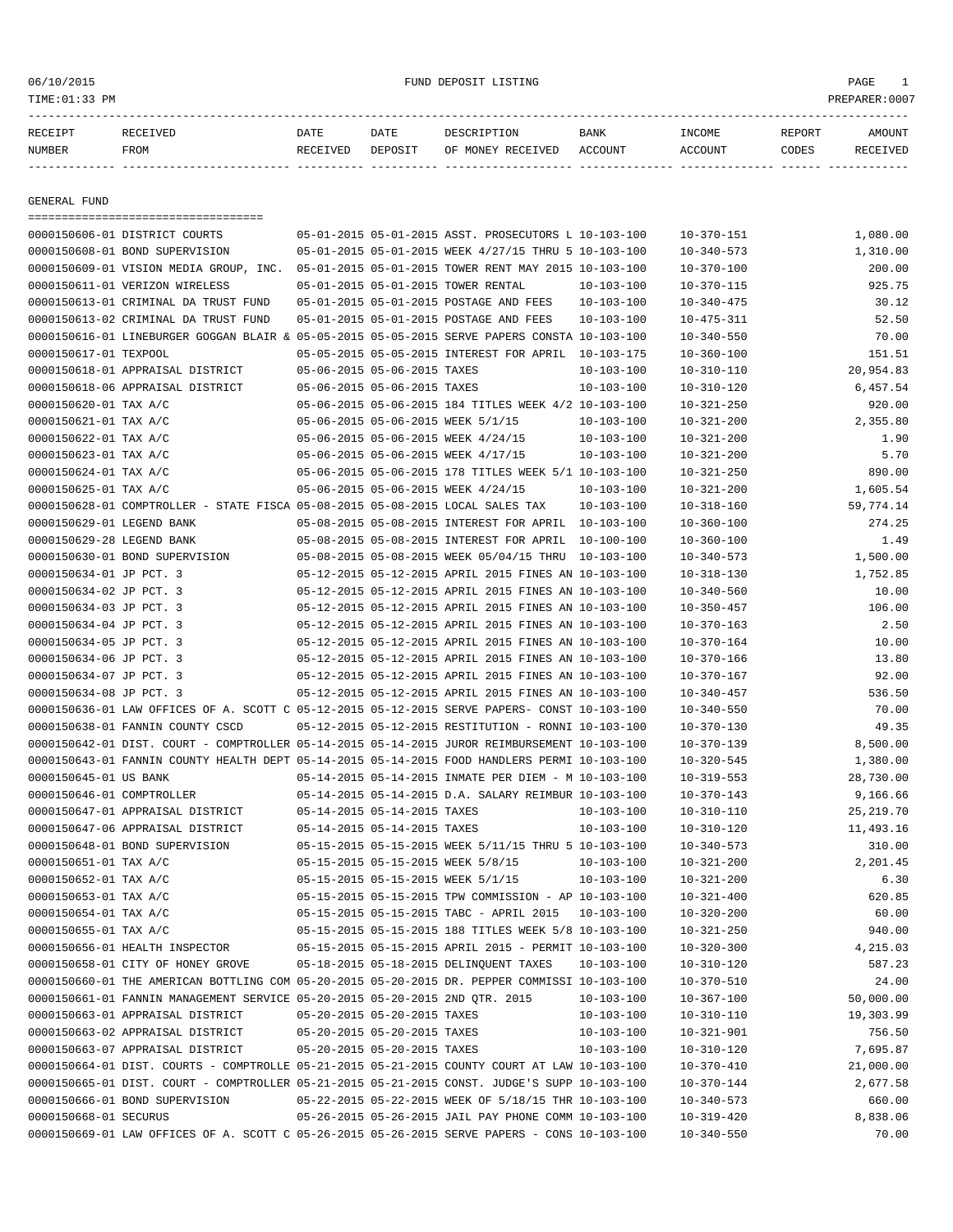#### 06/10/2015 FUND DEPOSIT LISTING PAGE 2

| RECEIPT       | <b>RECEIVED</b> | DATE     | DATE    | DESCRIPTION          | <b>BANK</b> | <b>TNCOME</b> | <b>REPORT</b> | <b>AMOUNT</b> |
|---------------|-----------------|----------|---------|----------------------|-------------|---------------|---------------|---------------|
| <b>NUMBER</b> | <b>FROM</b>     | RECEIVED | DEPOSIT | RECEIVED<br>OF MONEY | ACCOUNT     | ACCOUNT       | CODES         | [VED          |
|               |                 |          |         |                      |             |               |               |               |

GENERAL FUND

=================================== 0000150670-01 TAX A/C 05-27-2015 05-27-2015 WEEK 5/8/15 10-103-100 10-321-200 17.10 0000150671-01 TAX A/C 05-27-2015 05-27-2015 191 TITLES WEEK 5/1 10-103-100 10-321-250 955.00 0000150672-01 TAX A/C 05-27-2015 05-27-2015 WEEK 5/15/15 10-103-100 10-321-200 1,391.50 0000150673-01 TAX A/C 05-27-2015 05-27-2015 WEEK 5/15/15 10-103-100 10-321-200 13.30 0000150674-01 TAX A/C 05-27-2015 05-27-2015 WEEK 5/22/15 10-103-100 10-321-200 1,583.75 0000150675-01 TAX A/C 05-27-2015 05-27-2015 157 TITLES WEEK 5/2 10-103-100 10-321-250 785.00 0000150677-01 APPRAISAL DISTRICT 05-28-2015 05-28-2015 TAXES 10-103-100 10-310-110 19,058.53 0000150677-06 APPRAISAL DISTRICT 05-28-2015 05-28-2015 TAXES 10-103-100 10-310-120 4,781.15 0000150678-01 JP PCT. 2 05-28-2015 05-28-2015 FEB. 2015 10-103-100 10-318-130 696.42 0000150678-02 JP PCT. 2 05-28-2015 05-28-2015 FEB. 2015 10-103-100 10-350-456 374.00 0000150678-03 JP PCT. 2 05-28-2015 05-28-2015 FEB. 2015 10-103-100 10-370-166 4.82 0000150678-04 JP PCT. 2 05-28-2015 05-28-2015 FEB. 2015 10-103-100 10-370-167 32.12 0000150678-05 JP PCT. 2 05-28-2015 05-28-2015 FEB. 2015 10-103-100 10-340-456 302.00 0000150678-06 JP PCT. 2 05-28-2015 05-28-2015 FEB. 2015 10-103-100 10-340-550 420.00 0000150679-01 JP PCT. 2 05-28-2015 05-28-2015 MAR. 2015 10-103-100 10-318-130 267.69 0000150679-02 JP PCT. 2 05-28-2015 05-28-2015 MAR. 2015 10-103-100 10-340-560 5.00 0000150679-03 JP PCT. 2 05-28-2015 05-28-2015 MAR. 2015 10-103-100 10-370-166 1.35 0000150679-04 JP PCT. 2 05-28-2015 05-28-2015 MAR. 2015 10-103-100 10-370-167 9.02 0000150679-05 JP PCT. 2 05-28-2015 05-28-2015 MAR. 2015 10-103-100 10-340-456 163.00 0000150679-06 JP PCT. 2 05-28-2015 05-28-2015 MAR. 2015 10-103-100 10-340-550 382.00 0000150680-01 JP PCT. 2 05-28-2015 05-28-2015 APRIL 2015 10-103-100 10-318-130 468.46 0000150680-02 JP PCT. 2 05-28-2015 05-28-2015 APRIL 2015 10-103-100 10-340-560 0.77 0000150680-03 JP PCT. 2 05-28-2015 05-28-2015 APRIL 2015 10-103-100 10-350-456 198.00 0000150680-04 JP PCT. 2 05-28-2015 05-28-2015 APRIL 2015 10-103-100 10-370-166 3.57 0000150680-05 JP PCT. 2 05-28-2015 05-28-2015 APRIL 2015 10-103-100 10-370-167 23.80 0000150680-06 JP PCT. 2 05-28-2015 05-28-2015 APRIL 2015 10-103-100 10-340-456 195.00 0000150680-07 JP PCT. 2 05-28-2015 05-28-2015 APRIL 2015 10-103-100 10-340-550 445.00 0000150682-01 TEXAS COMPTROLLER OF PUBL 05-29-2015 05-29-2015 UTILITY REIMBURSEME 10-103-100 10-370-147 3,529.12 0000150683-01 BOND SUPERVISION 05-29-2015 05-29-2015 WEEK 5/26/15 THRU 5 10-103-100 10-340-573 639.00

FUND TOTAL 342,405.92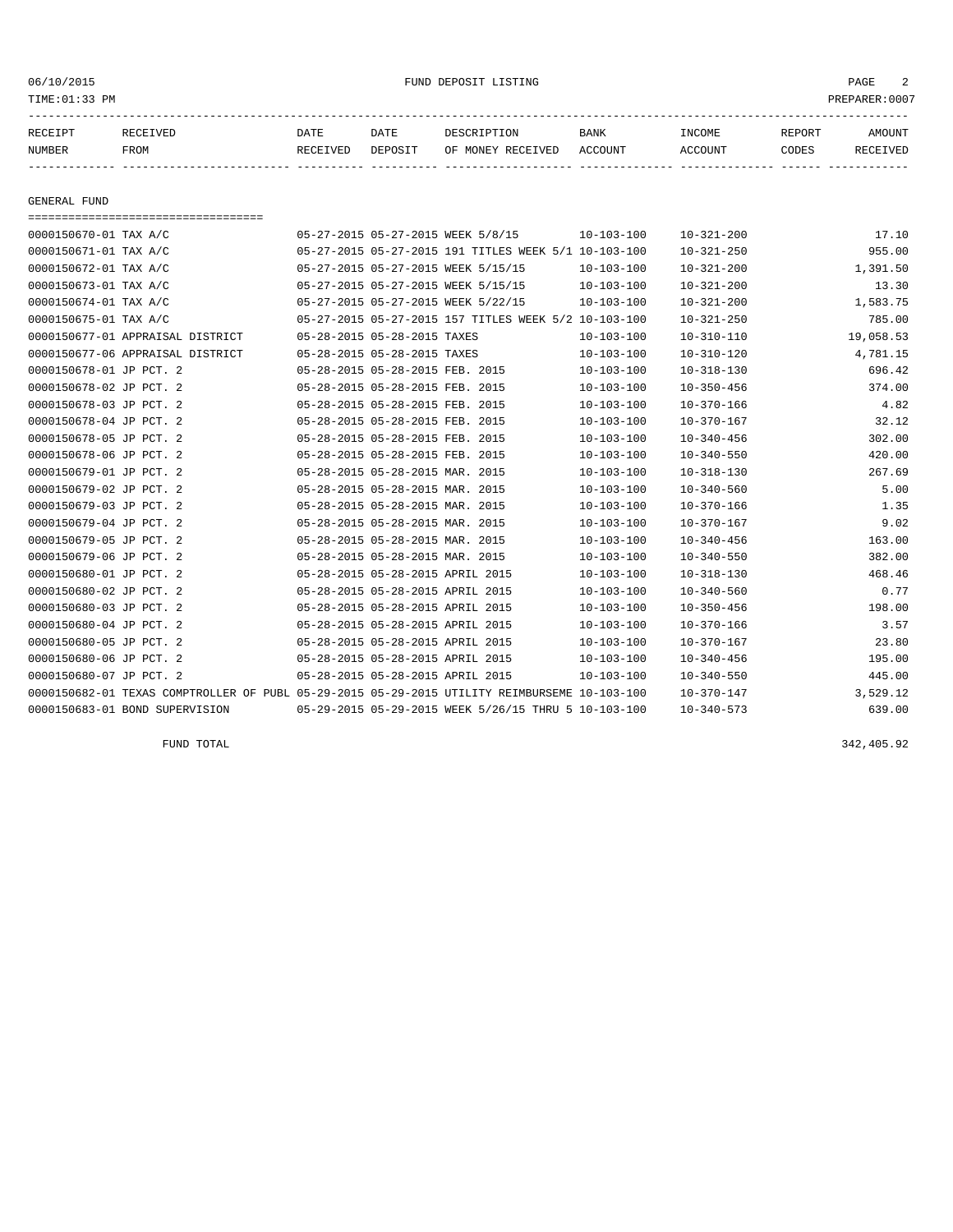TIME:01:33 PM PREPARER:0007

| RECEIPT | RECEIVED | DATE     | DATE    | DESCRIPTION       | <b>BANK</b> | INCOME  | REPORT | AMOUNT   |
|---------|----------|----------|---------|-------------------|-------------|---------|--------|----------|
| NUMBER  | FROM     | RECEIVED | DEPOSIT | OF MONEY RECEIVED | ACCOUNT     | ACCOUNT | CODES  | RECEIVED |
|         |          |          |         |                   |             |         |        |          |
|         |          |          |         |                   |             |         |        |          |

### COURTHOUSE SECURITY

| 0000150629-02 LEGEND BANK | 05-08-2015 05-08-2015 INTEREST FOR APRIL 11-103-100  | 11-360-100                           | 6.46  |
|---------------------------|------------------------------------------------------|--------------------------------------|-------|
| 0000150634-09 JP PCT. 3   | 05-12-2015 05-12-2015 APRIL 2015 FINES AN 11-103-100 | $11 - 340 - 651$                     | 69.00 |
| 0000150678-07 JP PCT. 2   | 05-28-2015 05-28-2015 FEB. 2015                      | $11 - 340 - 651$<br>$11 - 103 - 100$ | 24.09 |
| 0000150679-07 JP PCT, 2   | 05-28-2015 05-28-2015 MAR. 2015                      | $11 - 103 - 100$<br>$11 - 340 - 651$ | 6.76  |
| 0000150680-08 JP PCT, 2   | 05-28-2015 05-28-2015 APRIL 2015                     | $11 - 103 - 100$<br>$11 - 340 - 651$ | 17.85 |
|                           |                                                      |                                      |       |

FUND TOTAL 224.16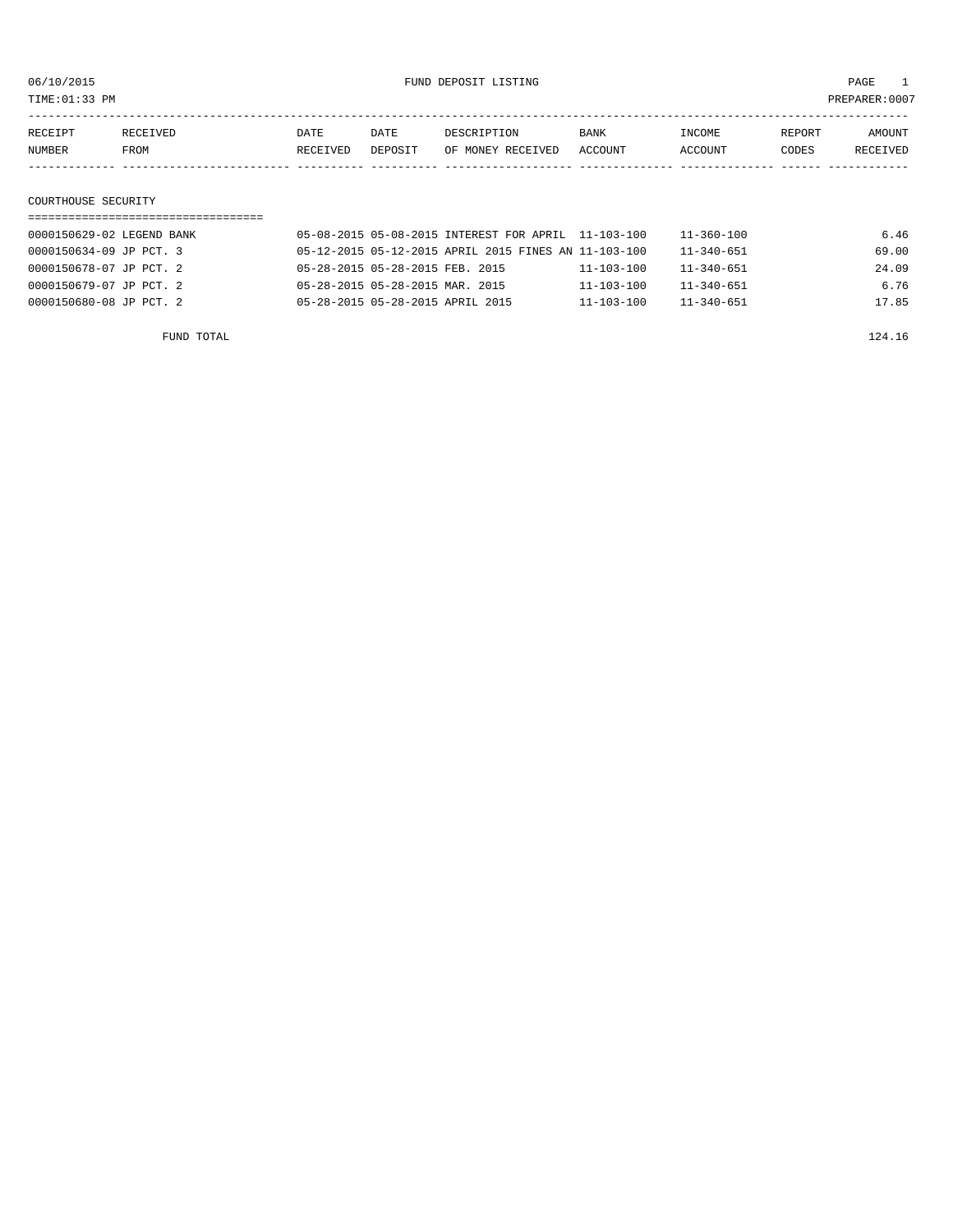TIME:01:33 PM PREPARER:0007

| RECEIPT | RECEIVED | DATE     | DATE    | DESCRIPTION       | <b>BANK</b> | INCOME  | REPORT | AMOUNT          |
|---------|----------|----------|---------|-------------------|-------------|---------|--------|-----------------|
| NUMBER  | FROM     | RECEIVED | DEPOSIT | OF MONEY RECEIVED | ACCOUNT     | ACCOUNT | CODES  | <b>RECEIVED</b> |
|         |          |          |         |                   |             |         |        |                 |

CO.CLK.VITAL STAT.FEE

===================================

| 0000150629-03 LEGEND BANK | 05-08-2015 05-08-2015 INTEREST FOR APRIL | $12 - 103 - 100$ | $12 - 360 - 100$ |  |
|---------------------------|------------------------------------------|------------------|------------------|--|
|                           |                                          |                  |                  |  |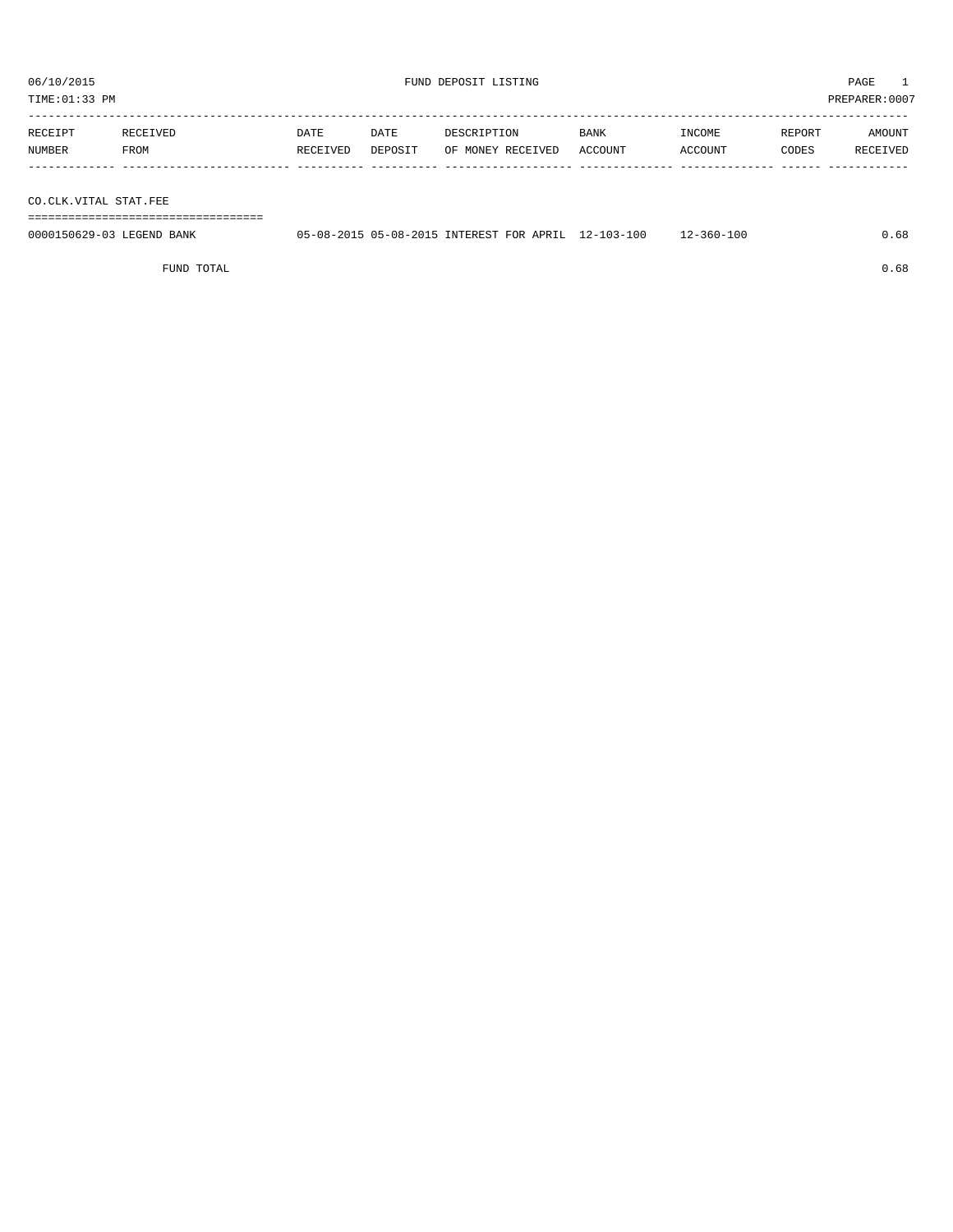TIME:01:33 PM PREPARER:0007

| RECEIPT | <b>RECEIVED</b> | DATE     | DATE    | DESCRIPTION       | <b>BANK</b> | NCOME <sup></sup> | REPORT | AMOUNT |
|---------|-----------------|----------|---------|-------------------|-------------|-------------------|--------|--------|
| NUMBER  | FROM            | RECEIVED | DEPOSIT | OF MONEY RECEIVED | ACCOUNT     | <b>CCOUNT</b>     | CODES  | CEIVED |
|         |                 |          |         |                   |             |                   |        |        |

BAIL BONDS TRUST FUND

| 0000150631-01 CARPENTER'S BAIL BONDS                                                        |  |  | 05-08-2015 05-08-2015 SURETY BAIL BOND FE 13-103-113 | $13 - 345 - 113$ | 45.00  |  |  |  |  |
|---------------------------------------------------------------------------------------------|--|--|------------------------------------------------------|------------------|--------|--|--|--|--|
| 0000150632-01 DOC'S BAIL BONDS                                                              |  |  | 05-08-2015 05-08-2015 SURETY BAIL BOND FE 13-103-113 | $13 - 345 - 113$ | 45.00  |  |  |  |  |
| 0000150633-01 FANNIN COUNTY BAIL BONDS 05-08-2015 05-08-2015 SURETY BAIL BOND FE 13-103-113 |  |  |                                                      | $13 - 345 - 113$ | 120.00 |  |  |  |  |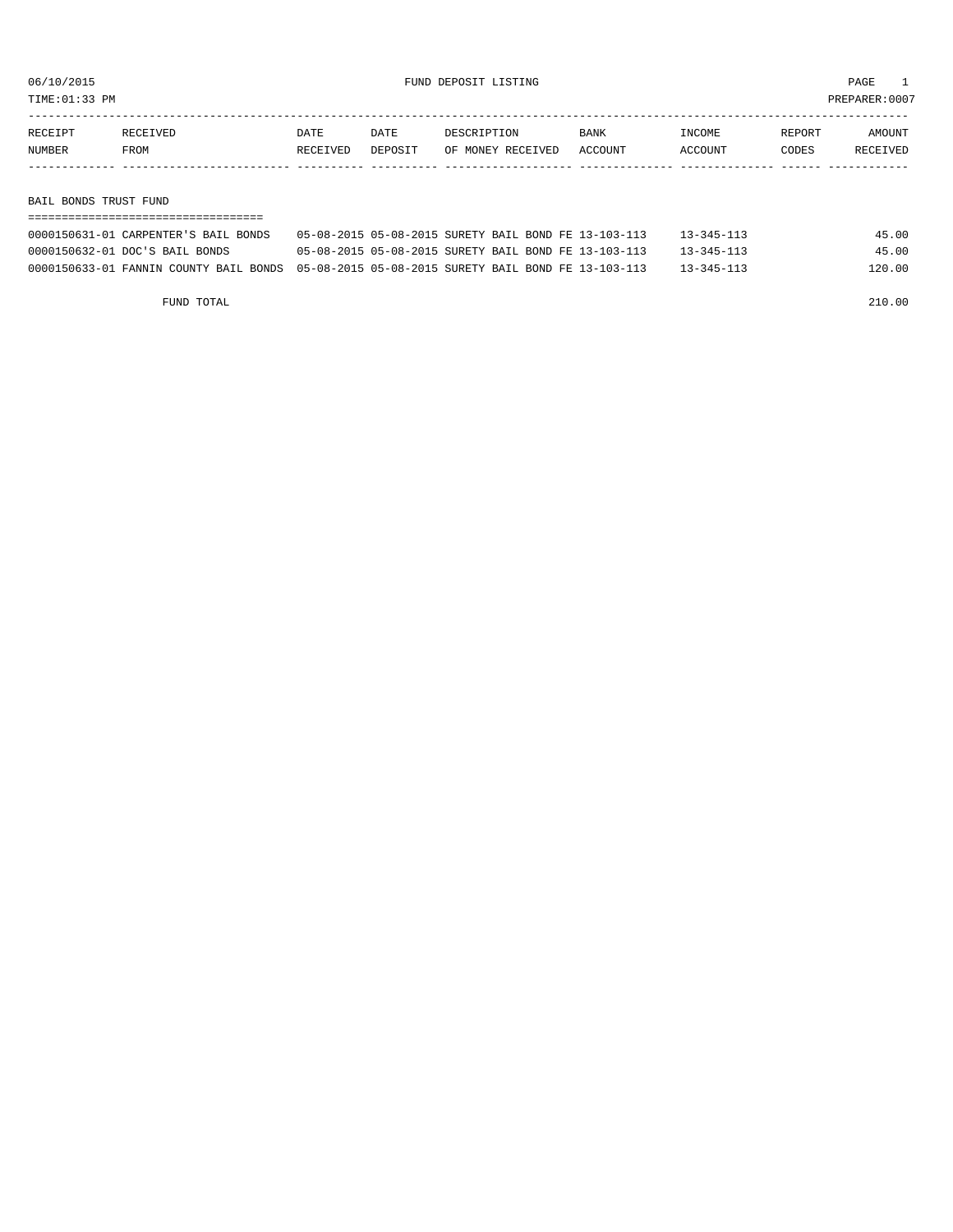TIME:01:33 PM PREPARER:0007

| RECEIPT | RECEIVED | DATE     | DATE    | DESCRIPTION       | <b>BANK</b> | INCOME  | REPORT | AMOUNT   |
|---------|----------|----------|---------|-------------------|-------------|---------|--------|----------|
| NUMBER  | FROM     | RECEIVED | DEPOSIT | OF MONEY RECEIVED | ACCOUNT     | ACCOUNT | CODES  | RECEIVED |
|         |          |          |         |                   |             |         |        |          |

# JUSTICE CT.BLDG.SECURITY

| 0000150634-10 JP PCT. 3 | 05-12-2015 05-12-2015 APRIL 2015 FINES AN 14-103-100 |                  | 14-370-168       | 22.00 |
|-------------------------|------------------------------------------------------|------------------|------------------|-------|
| 0000150678-08 JP PCT. 2 | 05-28-2015 05-28-2015 FEB. 2015                      | $14 - 103 - 100$ | $14 - 370 - 168$ | 8.03  |
| 0000150679-08 JP PCT. 2 | 05-28-2015 05-28-2015 MAR. 2015                      | $14 - 103 - 100$ | $14 - 370 - 168$ | 2.26  |
| 0000150680-09 JP PCT. 2 | 05-28-2015 05-28-2015 APRIL 2015                     | $14 - 103 - 100$ | $14 - 370 - 168$ | 5.95  |

FUND TOTAL 38.24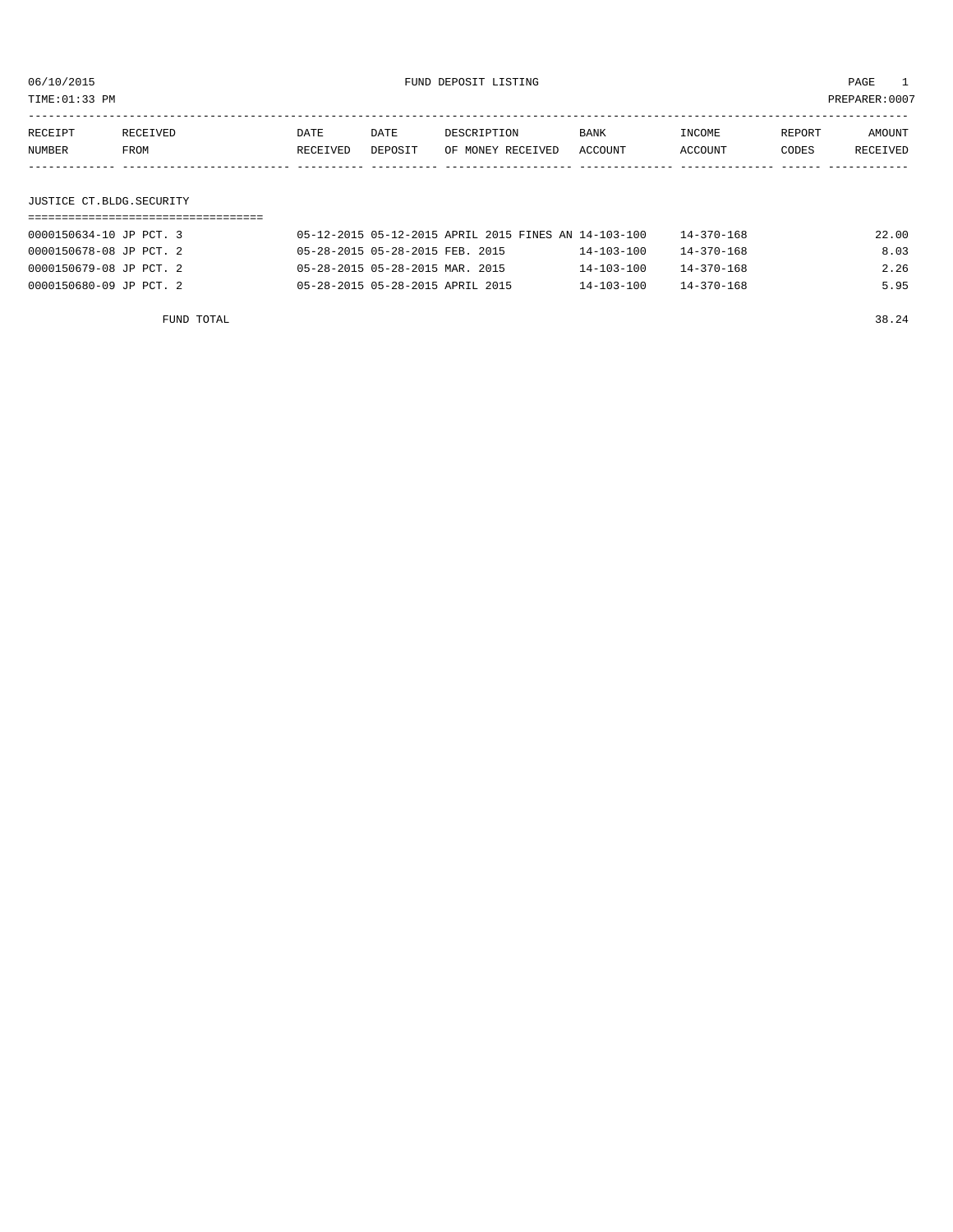TIME:01:33 PM PREPARER:0007

| RECEIPT | <b>RECEIVED</b> | DATE     | DATE    | DESCRIPTION       | <b>BANK</b>    | <b>INCOME</b> | REPORT | AMOUNT          |
|---------|-----------------|----------|---------|-------------------|----------------|---------------|--------|-----------------|
| NUMBER  | FROM            | RECEIVED | DEPOSIT | OF MONEY RECEIVED | <b>ACCOUNT</b> | <b>CCOUNT</b> | CODES  | <b>RECEIVED</b> |
|         |                 |          |         |                   |                |               |        |                 |

CO.CLERK RECORD MNGMT.

===================================

| 0000150629-04 LEGEND BANK | 05-08-2015 05-08-2015 INTEREST FOR APRIL |  | 18-103-100 | $18 - 360 - 100$ |  |
|---------------------------|------------------------------------------|--|------------|------------------|--|
|                           |                                          |  |            |                  |  |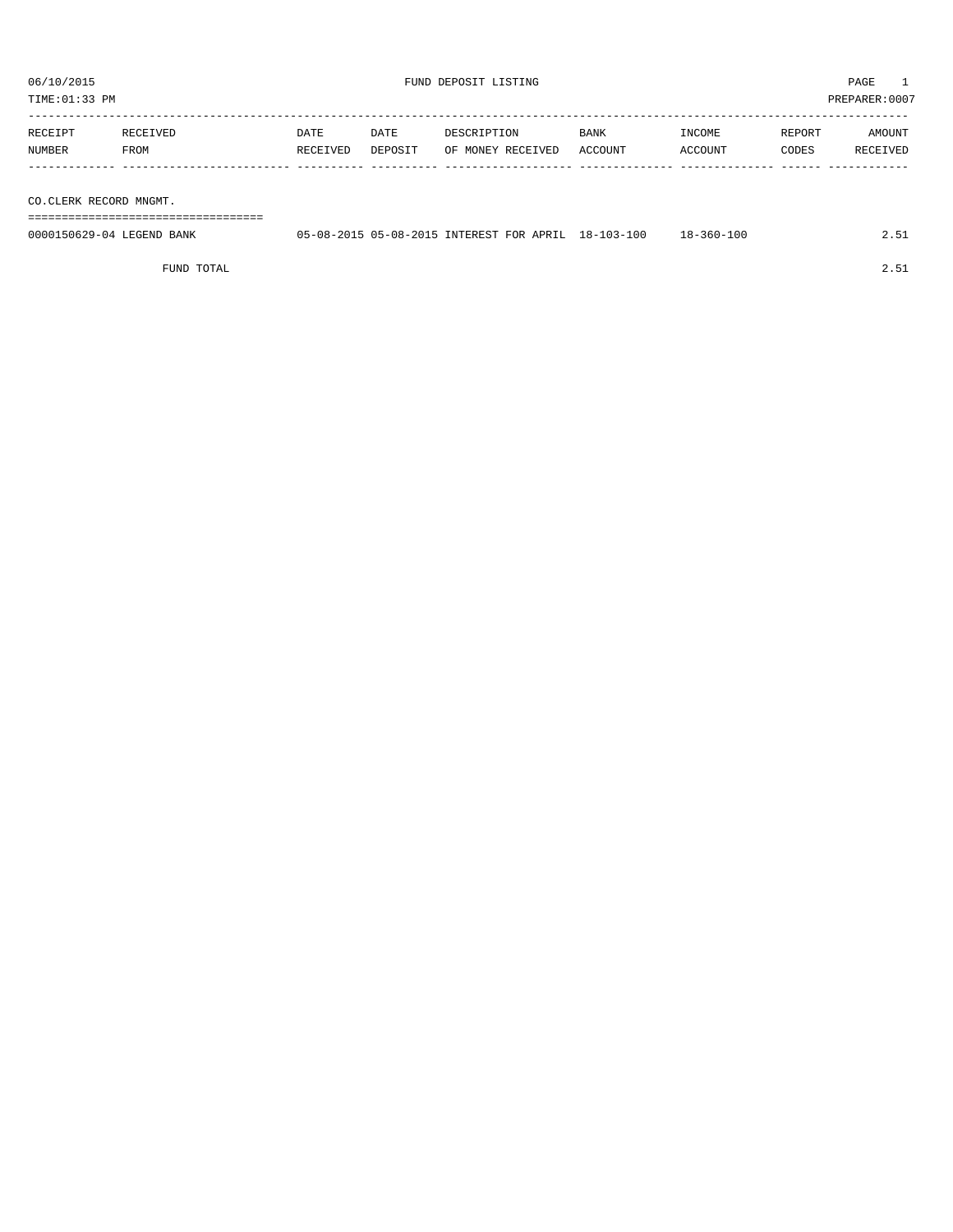| RECEIPT | RECEIVED | <b>DATE</b> | DATE    | DESCRIPTION       | BANK    | INCOME  | REPORT | AMOUNT   |
|---------|----------|-------------|---------|-------------------|---------|---------|--------|----------|
| NUMBER  | FROM     | RECEIVED    | DEPOSIT | OF MONEY RECEIVED | ACCOUNT | ACCOUNT | CODES  | RECEIVED |
|         |          |             |         |                   |         |         |        |          |
|         |          |             |         |                   |         |         |        |          |

DIST.CLK.RECORDS MNGMT.

===================================

| 0000150629-05 LEGEND BANK | 05-08-2015 05-08-2015 INTEREST FOR APRIL |  | $19 - 103 - 100$ | $-360 - 100$<br>$Q -$ | $\sim$ |
|---------------------------|------------------------------------------|--|------------------|-----------------------|--------|
|                           |                                          |  |                  |                       |        |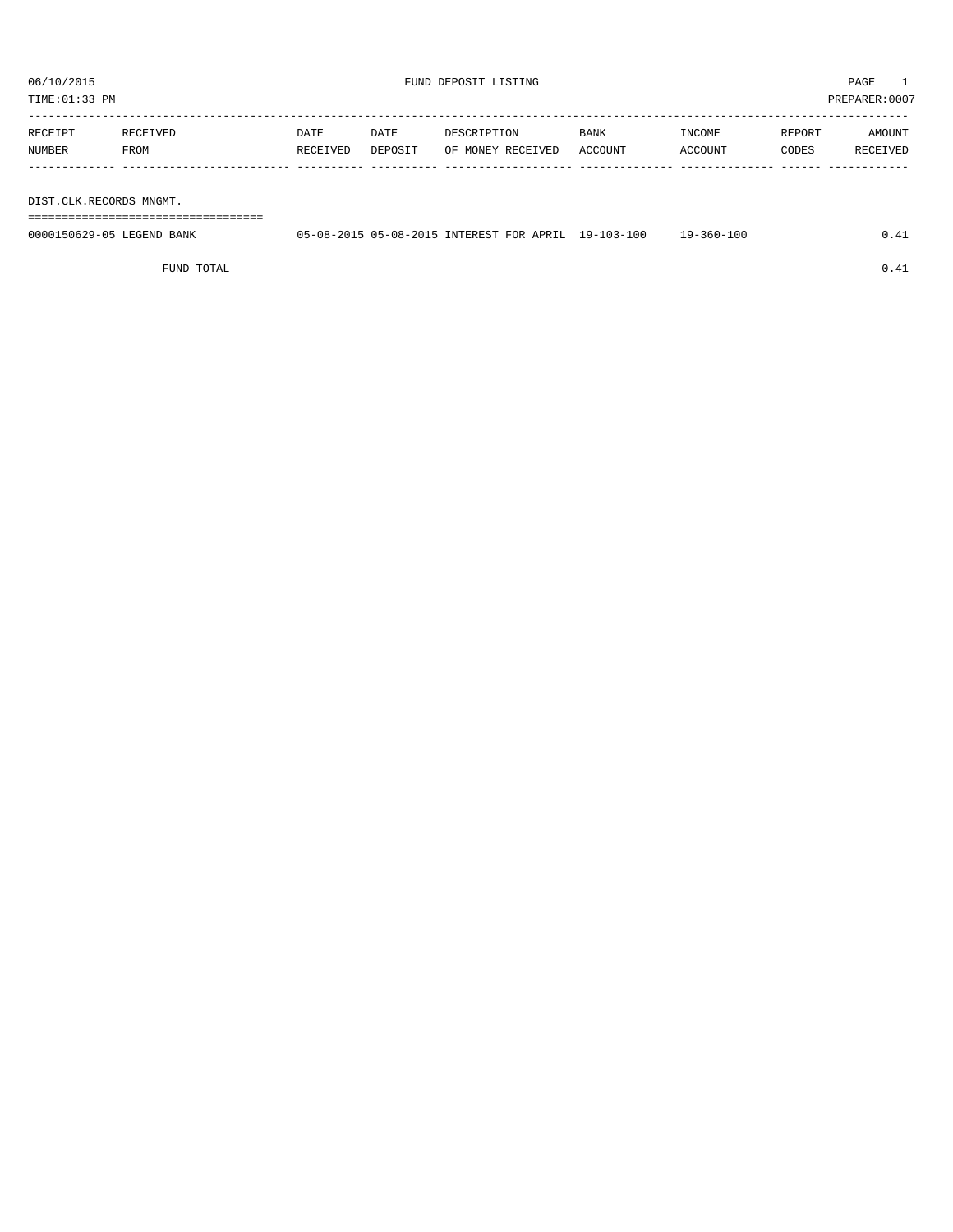TIME:01:33 PM PREPARER:0007

| RECEIPT | RECEIVED | DATE     | DATE    | DESCRIPTION       | BANK    | INCOME  | REPORT | AMOUNT   |
|---------|----------|----------|---------|-------------------|---------|---------|--------|----------|
| NUMBER  | FROM     | RECEIVED | DEPOSIT | OF MONEY RECEIVED | ACCOUNT | ACCOUNT | CODES  | RECEIVED |
|         |          |          |         |                   |         |         |        |          |
|         |          |          |         |                   |         |         |        |          |

COUNTY OFFICES REC.MNGMT.

===================================

| 0000150629-06 LEGEND BANK |  |  | 05-08-2015 05-08-2015 INTEREST FOR APRIL 20-103-100 | $20 - 360 - 100$ | 3.76 |
|---------------------------|--|--|-----------------------------------------------------|------------------|------|
|                           |  |  |                                                     |                  |      |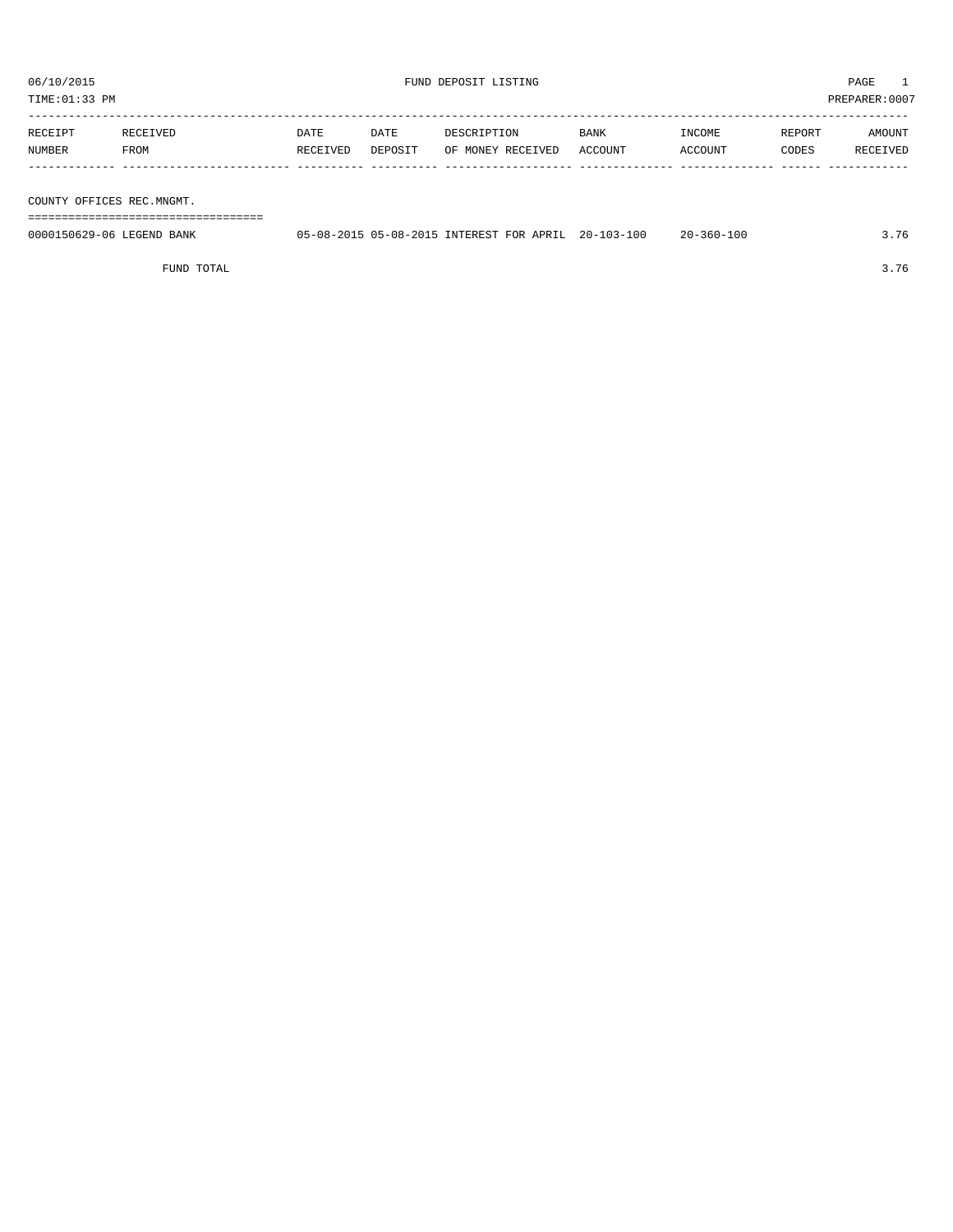#### 06/10/2015 FUND DEPOSIT LISTING PAGE 1

| RECEIPT | RECEIVED | DATE     | DATE    | DESCRIPTION       | <b>BANK</b> | <b>INCOME</b> | REPORT | AMOUNT   |
|---------|----------|----------|---------|-------------------|-------------|---------------|--------|----------|
| NUMBER  | FROM     | RECEIVED | DEPOSIT | OF MONEY RECEIVED | ACCOUNT     | ACCOUNT       | CODES  | RECEIVED |
|         |          |          |         |                   |             |               |        |          |

FANNIN CO. R & B #1 FUND

| ======================================                                        |                                  |                             |                                                      |                  |                  |           |
|-------------------------------------------------------------------------------|----------------------------------|-----------------------------|------------------------------------------------------|------------------|------------------|-----------|
| 0000150607-01 COMPTROLLER-STATE FISCAL                                        |                                  |                             | 05-01-2015 05-01-2015 IST HALF CY 2015 GR 21-103-100 |                  | $21 - 370 - 125$ | 10,050.07 |
| 0000150617-02 TEXPOOL                                                         |                                  |                             | 05-05-2015 05-05-2015 INTEREST FOR APRIL             | $21 - 103 - 175$ | $21 - 360 - 100$ | 0.74      |
| 0000150618-02 APPRAISAL DISTRICT                                              |                                  | 05-06-2015 05-06-2015 TAXES |                                                      | $21 - 103 - 100$ | $21 - 310 - 110$ | 1,048.46  |
| 0000150618-07 APPRAISAL DISTRICT                                              | 05-06-2015 05-06-2015 TAXES      |                             |                                                      | $21 - 103 - 100$ | $21 - 310 - 120$ | 325.14    |
| 0000150621-02 TAX A/C                                                         |                                  |                             | 05-06-2015 05-06-2015 WEEK 5/1/15                    | $21 - 103 - 100$ | $21 - 321 - 300$ | 2,027.48  |
| 0000150622-02 TAX A/C                                                         |                                  |                             | 05-06-2015 05-06-2015 WEEK 4/24/15                   | $21 - 103 - 100$ | $21 - 321 - 300$ | 2.20      |
| 0000150623-02 TAX A/C                                                         |                                  |                             | 05-06-2015 05-06-2015 WEEK 4/17/15                   | $21 - 103 - 100$ | $21 - 321 - 300$ | 6.59      |
| 0000150625-02 TAX A/C                                                         |                                  |                             | 05-06-2015 05-06-2015 WEEK 4/24/15                   | $21 - 103 - 100$ | $21 - 321 - 300$ | 1,154.48  |
| 0000150628-02 COMPTROLLER - STATE FISCA 05-08-2015 05-08-2015 LOCAL SALES TAX |                                  |                             |                                                      | $21 - 103 - 100$ | $21 - 318 - 160$ | 3,041.28  |
| 0000150629-07 LEGEND BANK                                                     |                                  |                             | 05-08-2015 05-08-2015 INTEREST FOR APRIL             | $21 - 103 - 100$ | $21 - 360 - 100$ | 21.65     |
| 0000150634-12 JP PCT. 3                                                       |                                  |                             | 05-12-2015 05-12-2015 APRIL 2015 FINES AN 21-103-100 |                  | $21 - 350 - 457$ | 223.36    |
| 0000150635-01 CAMI BROOKS                                                     | 05-12-2015 05-12-2015 CULVERT    |                             |                                                      | $21 - 103 - 100$ | $21 - 370 - 145$ | 329.50    |
| 0000150647-02 APPRAISAL DISTRICT                                              | 05-14-2015 05-14-2015 TAXES      |                             |                                                      | $21 - 103 - 100$ | $21 - 310 - 110$ | 1,283.17  |
| 0000150647-07 APPRAISAL DISTRICT                                              | 05-14-2015 05-14-2015 TAXES      |                             |                                                      | $21 - 103 - 100$ | $21 - 310 - 120$ | 576.47    |
| 0000150651-02 TAX A/C                                                         |                                  |                             | 05-15-2015 05-15-2015 WEEK 5/8/15                    | $21 - 103 - 100$ | $21 - 321 - 300$ | 1,726.21  |
| 0000150652-02 TAX A/C                                                         |                                  |                             | 05-15-2015 05-15-2015 WEEK 5/1/15                    | $21 - 103 - 100$ | $21 - 321 - 300$ | 4.40      |
| 0000150658-02 CITY OF HONEY GROVE                                             |                                  |                             | 05-18-2015 05-18-2015 DELINQUENT TAXES               | $21 - 103 - 100$ | $21 - 310 - 120$ | 29.88     |
| 0000150663-03 APPRAISAL DISTRICT                                              | 05-20-2015 05-20-2015 TAXES      |                             |                                                      | $21 - 103 - 100$ | $21 - 310 - 110$ | 982.18    |
| 0000150663-08 APPRAISAL DISTRICT                                              | 05-20-2015 05-20-2015 TAXES      |                             |                                                      | $21 - 103 - 100$ | $21 - 310 - 120$ | 387.69    |
| 0000150670-02 TAX A/C                                                         |                                  |                             | 05-27-2015 05-27-2015 WEEK 5/8/15                    | $21 - 103 - 100$ | $21 - 321 - 300$ | 19.79     |
| 0000150672-02 TAX A/C                                                         |                                  |                             | 05-27-2015 05-27-2015 WEEK 5/15/15                   | $21 - 103 - 100$ | $21 - 321 - 300$ | 1,141.28  |
| 0000150673-02 TAX A/C                                                         |                                  |                             | 05-27-2015 05-27-2015 WEEK 5/15/15                   | $21 - 103 - 100$ | $21 - 321 - 300$ | 15.39     |
| 0000150674-02 TAX A/C                                                         |                                  |                             | 05-27-2015 05-27-2015 WEEK 5/22/15                   | $21 - 103 - 100$ | $21 - 321 - 300$ | 1,220.45  |
| 0000150677-02 APPRAISAL DISTRICT                                              | 05-28-2015 05-28-2015 TAXES      |                             |                                                      | $21 - 103 - 100$ | $21 - 310 - 110$ | 969.69    |
| 0000150677-07 APPRAISAL DISTRICT                                              | 05-28-2015 05-28-2015 TAXES      |                             |                                                      | $21 - 103 - 100$ | $21 - 310 - 120$ | 241.07    |
| 0000150678-10 JP PCT. 2                                                       | 05-28-2015 05-28-2015 FEB. 2015  |                             |                                                      | $21 - 103 - 100$ | $21 - 350 - 456$ | 81.91     |
| 0000150679-10 JP PCT. 2                                                       | 05-28-2015 05-28-2015 MAR. 2015  |                             |                                                      | $21 - 103 - 100$ | $21 - 350 - 456$ | 47.04     |
| 0000150680-11 JP PCT. 2                                                       | 05-28-2015 05-28-2015 APRIL 2015 |                             |                                                      | $21 - 103 - 100$ | $21 - 350 - 456$ | 41.74     |

FUND TOTAL 26,999.31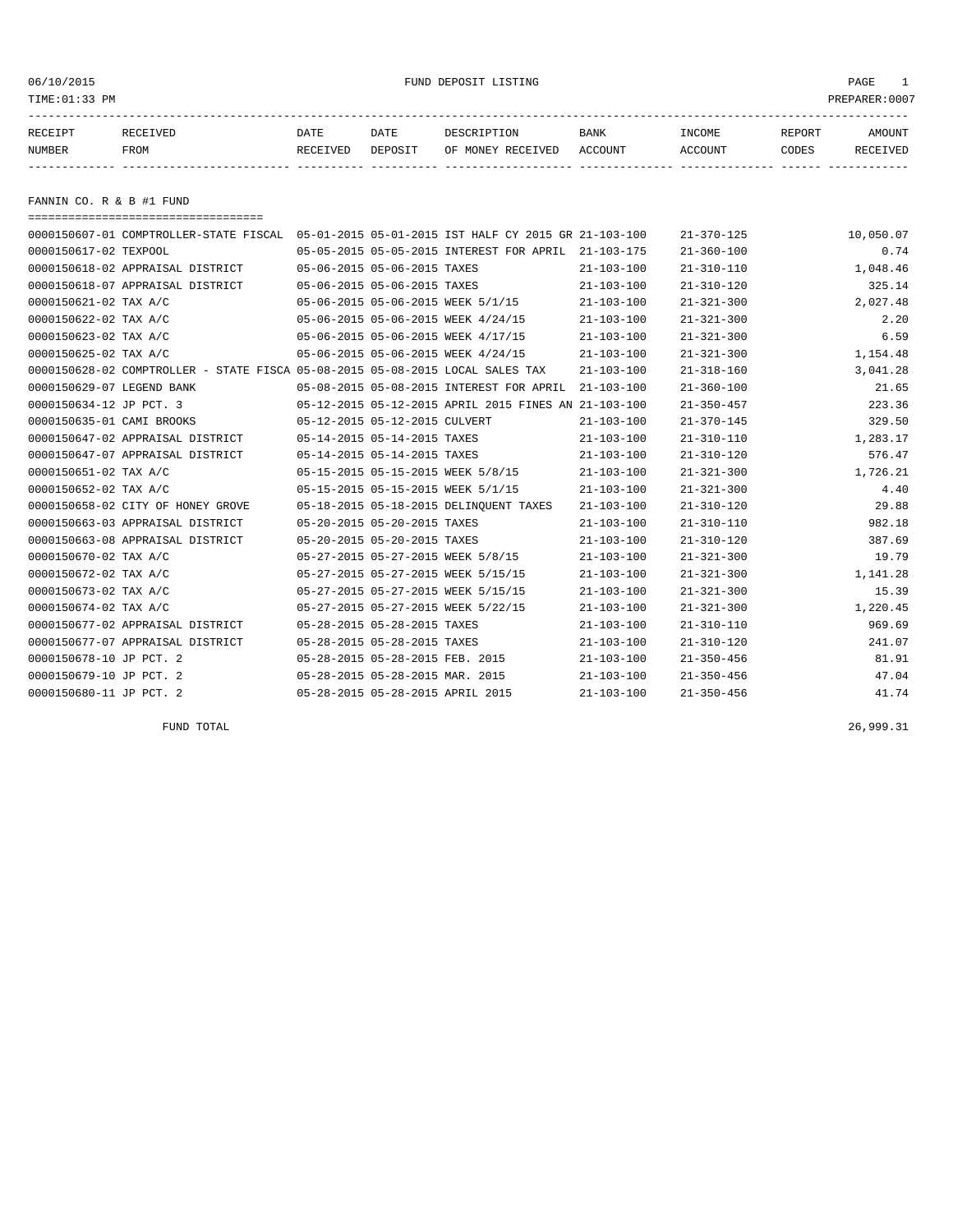06/10/2015 FUND DEPOSIT LISTING PAGE 1

| RECEIPT | <b>RECEIVED</b> | DATE     | DATE    | DESCRIPTION       | BANK    | <b>NCOME</b> | REPORT | AMOUNT          |
|---------|-----------------|----------|---------|-------------------|---------|--------------|--------|-----------------|
| NUMBER  | FROM            | RECEIVED | DEPOSIT | OF MONEY RECEIVED | ACCOUNT | ACCOUNT      | CODES  | <b>RECEIVED</b> |
|         |                 |          |         |                   |         |              |        |                 |

FANNIN CO. R & B #2 FUND

| =====================================                                                        |                                  |                             |                                                      |                  |                  |           |
|----------------------------------------------------------------------------------------------|----------------------------------|-----------------------------|------------------------------------------------------|------------------|------------------|-----------|
| 0000150607-02 COMPTROLLER-STATE FISCAL 05-01-2015 05-01-2015 IST HALF CY 2015 GR 22-103-100  |                                  |                             |                                                      |                  | $22 - 370 - 125$ | 10,767.60 |
| 0000150615-01 JEFFREY BABERS                                                                 | 05-04-2015 05-04-2015 CULVERT    |                             |                                                      | $22 - 103 - 100$ | $22 - 370 - 145$ | 195.00    |
| 0000150617-03 TEXPOOL                                                                        |                                  |                             | 05-05-2015 05-05-2015 INTEREST FOR APRIL 22-103-175  |                  | $22 - 360 - 100$ | 8.71      |
| 0000150618-03 APPRAISAL DISTRICT                                                             |                                  | 05-06-2015 05-06-2015 TAXES |                                                      | $22 - 103 - 100$ | $22 - 310 - 110$ | 1,123.32  |
| 0000150618-08 APPRAISAL DISTRICT                                                             |                                  | 05-06-2015 05-06-2015 TAXES |                                                      | $22 - 103 - 100$ | $22 - 310 - 120$ | 348.35    |
| 0000150621-03 TAX A/C                                                                        |                                  |                             | 05-06-2015 05-06-2015 WEEK 5/1/15                    | $22 - 103 - 100$ | $22 - 321 - 300$ | 2,172.23  |
| 0000150622-03 TAX A/C                                                                        |                                  |                             | 05-06-2015 05-06-2015 WEEK 4/24/15                   | $22 - 103 - 100$ | $22 - 321 - 300$ | 2.36      |
| 0000150623-03 TAX A/C                                                                        |                                  |                             | 05-06-2015 05-06-2015 WEEK 4/17/15                   | $22 - 103 - 100$ | $22 - 321 - 300$ | 7.07      |
| 0000150625-03 TAX A/C                                                                        |                                  |                             | 05-06-2015 05-06-2015 WEEK 4/24/15                   | $22 - 103 - 100$ | $22 - 321 - 300$ | 1,236.90  |
| 0000150628-03 COMPTROLLER - STATE FISCA 05-08-2015 05-08-2015 LOCAL SALES TAX                |                                  |                             |                                                      | $22 - 103 - 100$ | $22 - 318 - 160$ | 3,258.41  |
| 0000150629-08 LEGEND BANK                                                                    |                                  |                             | 05-08-2015 05-08-2015 INTEREST FOR APRIL             | $22 - 103 - 100$ | $22 - 360 - 100$ | 12.51     |
| 0000150634-13 JP PCT. 3                                                                      |                                  |                             | 05-12-2015 05-12-2015 APRIL 2015 FINES AN 22-103-100 |                  | $22 - 350 - 457$ | 239.31    |
| 0000150647-03 APPRAISAL DISTRICT                                                             | 05-14-2015 05-14-2015 TAXES      |                             |                                                      | $22 - 103 - 100$ | $22 - 310 - 110$ | 1,374.78  |
| 0000150647-08 APPRAISAL DISTRICT                                                             | 05-14-2015 05-14-2015 TAXES      |                             |                                                      | $22 - 103 - 100$ | $22 - 310 - 120$ | 617.63    |
| 0000150649-01 JOHN F. BODDEN                                                                 | 05-15-2015 05-15-2015 CULVERT    |                             |                                                      | $22 - 103 - 100$ | $22 - 370 - 145$ | 229.50    |
| 0000150651-03 TAX A/C                                                                        |                                  |                             | 05-15-2015 05-15-2015 WEEK 5/8/15                    | $22 - 103 - 100$ | $22 - 321 - 300$ | 1,849.46  |
| 0000150652-03 TAX A/C                                                                        |                                  |                             | 05-15-2015 05-15-2015 WEEK 5/1/15                    | $22 - 103 - 100$ | $22 - 321 - 300$ | 4.71      |
| 0000150658-03 CITY OF HONEY GROVE                                                            |                                  |                             | 05-18-2015 05-18-2015 DELINOUENT TAXES               | $22 - 103 - 100$ | $22 - 310 - 120$ | 32.01     |
| 0000150659-01 CHICAGO TITLE OF TEXAS LL 05-19-2015 05-19-2015 TRENTON HIGH MEADOW 22-103-100 |                                  |                             |                                                      |                  | $22 - 370 - 150$ | 1,400.00  |
| 0000150663-04 APPRAISAL DISTRICT                                                             | 05-20-2015 05-20-2015 TAXES      |                             |                                                      | $22 - 103 - 100$ | $22 - 310 - 110$ | 1,052.30  |
| 0000150663-09 APPRAISAL DISTRICT                                                             | 05-20-2015 05-20-2015 TAXES      |                             |                                                      | $22 - 103 - 100$ | $22 - 310 - 120$ | 415.37    |
| 0000150670-03 TAX A/C                                                                        |                                  |                             | 05-27-2015 05-27-2015 WEEK 5/8/15                    | $22 - 103 - 100$ | $22 - 321 - 300$ | 21.20     |
| 0000150672-03 TAX A/C                                                                        |                                  |                             | 05-27-2015 05-27-2015 WEEK 5/15/15                   | $22 - 103 - 100$ | $22 - 321 - 300$ | 1,222.76  |
| 0000150673-03 TAX A/C                                                                        |                                  |                             | 05-27-2015 05-27-2015 WEEK 5/15/15                   | $22 - 103 - 100$ | $22 - 321 - 300$ | 16.49     |
| 0000150674-03 TAX A/C                                                                        |                                  |                             | 05-27-2015 05-27-2015 WEEK 5/22/15                   | $22 - 103 - 100$ | $22 - 321 - 300$ | 1,307.58  |
| 0000150677-03 APPRAISAL DISTRICT                                                             |                                  | 05-28-2015 05-28-2015 TAXES |                                                      | $22 - 103 - 100$ | $22 - 310 - 110$ | 1,038.92  |
| 0000150677-08 APPRAISAL DISTRICT                                                             | 05-28-2015 05-28-2015 TAXES      |                             |                                                      | $22 - 103 - 100$ | $22 - 310 - 120$ | 258.29    |
| 0000150678-11 JP PCT. 2                                                                      | 05-28-2015 05-28-2015 FEB. 2015  |                             |                                                      | $22 - 103 - 100$ | $22 - 350 - 456$ | 87.76     |
| 0000150679-11 JP PCT. 2                                                                      | 05-28-2015 05-28-2015 MAR. 2015  |                             |                                                      | $22 - 103 - 100$ | $22 - 350 - 456$ | 50.39     |
| 0000150680-12 JP PCT. 2                                                                      | 05-28-2015 05-28-2015 APRIL 2015 |                             |                                                      | $22 - 103 - 100$ | $22 - 350 - 456$ | 44.72     |

FUND TOTAL  $30,395.64$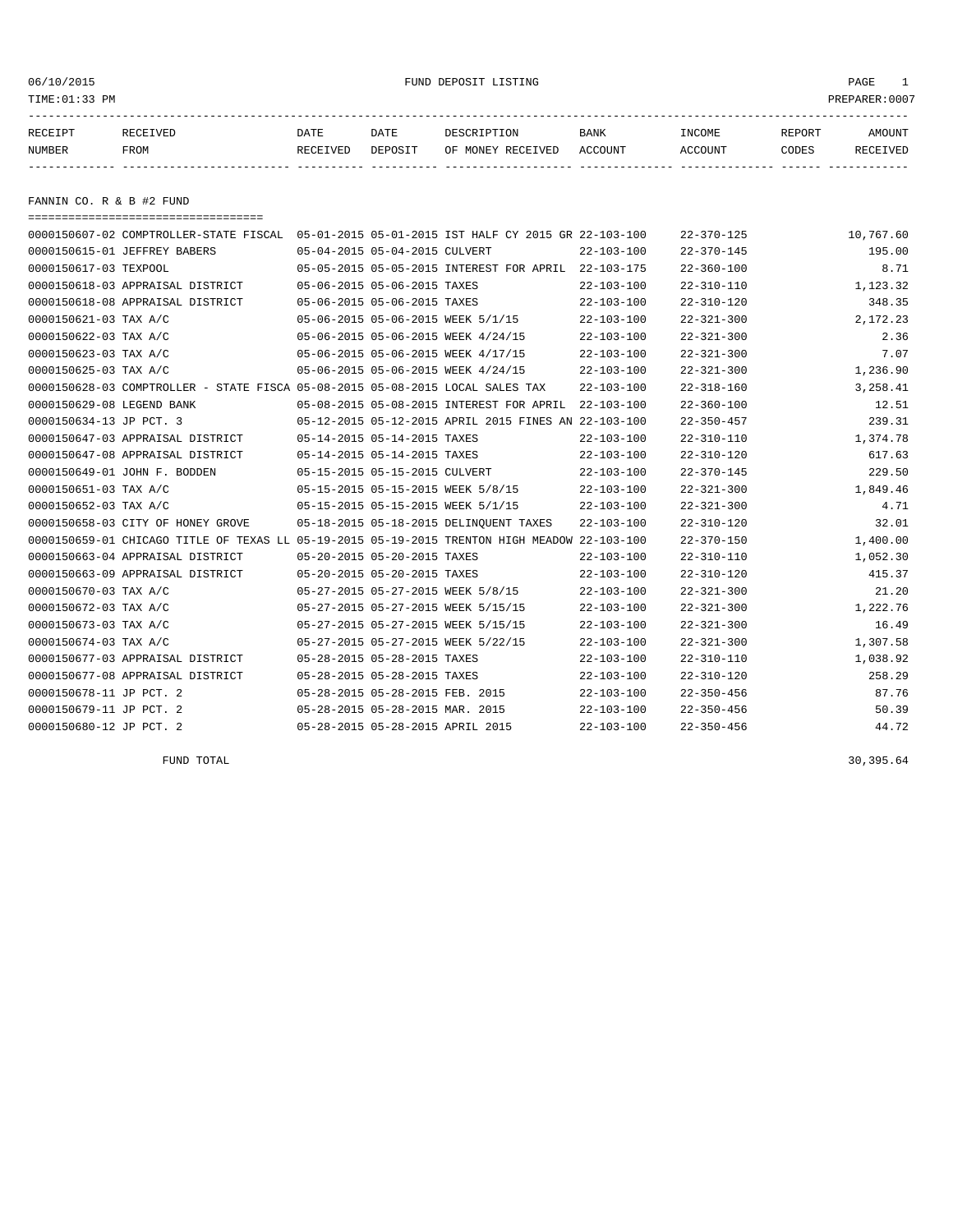#### 06/10/2015 FUND DEPOSIT LISTING PAGE 1

| RECEIPT | RECEIVED | DATE     | DATE    | DESCRIPTION       | <b>BANK</b> | <b>TNCOME</b> | <b>REPORT</b> | AMOUNT          |
|---------|----------|----------|---------|-------------------|-------------|---------------|---------------|-----------------|
| NUMBER  | FROM     | RECEIVED | DEPOSIT | OF MONEY RECEIVED | ACCOUNT     | ACCOUNT       | CODES         | <b>RECEIVED</b> |
|         |          |          |         |                   |             |               |               |                 |

FANNIN CO. R & B #3 FUND

===================================

| 0000150607-03 COMPTROLLER-STATE FISCAL 05-01-2015 05-01-2015 IST HALF CY 2015 GR 23-103-100 |                                 |                                                      |                  | $23 - 370 - 125$ | 16,270.23 |
|---------------------------------------------------------------------------------------------|---------------------------------|------------------------------------------------------|------------------|------------------|-----------|
| 0000150617-04 TEXPOOL                                                                       |                                 | 05-05-2015 05-05-2015 INTEREST FOR APRIL 23-103-175  |                  | $23 - 360 - 100$ | 9.73      |
| 0000150618-04 APPRAISAL DISTRICT                                                            | 05-06-2015 05-06-2015 TAXES     |                                                      | $23 - 103 - 100$ | $23 - 310 - 110$ | 1,697.38  |
| 0000150618-09 APPRAISAL DISTRICT                                                            | 05-06-2015 05-06-2015 TAXES     |                                                      | $23 - 103 - 100$ | $23 - 310 - 120$ | 526.37    |
| 0000150621-04 TAX A/C                                                                       |                                 | 05-06-2015 05-06-2015 WEEK 5/1/15                    | $23 - 103 - 100$ | $23 - 321 - 300$ | 3,282.32  |
| 0000150622-04 TAX A/C                                                                       |                                 | 05-06-2015 05-06-2015 WEEK 4/24/15                   | $23 - 103 - 100$ | $23 - 321 - 300$ | 3.56      |
| 0000150623-04 TAX A/C                                                                       |                                 | 05-06-2015 05-06-2015 WEEK 4/17/15                   | $23 - 103 - 100$ | $23 - 321 - 300$ | 10.68     |
| 0000150625-04 TAX A/C                                                                       |                                 | 05-06-2015 05-06-2015 WEEK 4/24/15                   | $23 - 103 - 100$ | $23 - 321 - 300$ | 1,869.00  |
| 0000150626-01 MIKE MIESCH, JR.                                                              | 05-07-2015 05-07-2015 CULVERT   |                                                      | $23 - 103 - 100$ | $23 - 370 - 145$ | 337.50    |
| 0000150627-01 MICHAEL HARDIN                                                                | 05-07-2015 05-07-2015 CULVERT   |                                                      | $23 - 103 - 100$ | $23 - 370 - 145$ | 759.00    |
| 0000150628-04 COMPTROLLER - STATE FISCA 05-08-2015 05-08-2015 LOCAL SALES TAX               |                                 |                                                      | $23 - 103 - 100$ | $23 - 318 - 160$ | 4,923.58  |
| 0000150629-09 LEGEND BANK                                                                   |                                 | 05-08-2015 05-08-2015 INTEREST FOR APRIL             | $23 - 103 - 100$ | $23 - 360 - 100$ | 26.94     |
| 0000150634-14 JP PCT. 3                                                                     |                                 | 05-12-2015 05-12-2015 APRIL 2015 FINES AN 23-103-100 |                  | $23 - 350 - 457$ | 361.61    |
| 0000150644-01 CITY OF HONEY GROVE                                                           |                                 | 05-14-2015 05-14-2015 FUEL REIMBURSEMENT             | 23-103-100       | $23 - 370 - 145$ | 129.73    |
| 0000150647-04 APPRAISAL DISTRICT                                                            | 05-14-2015 05-14-2015 TAXES     |                                                      | $23 - 103 - 100$ | $23 - 310 - 110$ | 2,077.34  |
| 0000150647-09 APPRAISAL DISTRICT                                                            | 05-14-2015 05-14-2015 TAXES     |                                                      | $23 - 103 - 100$ | $23 - 310 - 120$ | 933.26    |
| 0000150651-04 TAX A/C                                                                       |                                 | 05-15-2015 05-15-2015 WEEK 5/8/15                    | $23 - 103 - 100$ | $23 - 321 - 300$ | 2,794.60  |
| 0000150652-04 TAX A/C                                                                       |                                 | 05-15-2015 05-15-2015 WEEK 5/1/15                    | $23 - 103 - 100$ | $23 - 321 - 300$ | 7.12      |
| 0000150658-04 CITY OF HONEY GROVE                                                           |                                 | 05-18-2015 05-18-2015 DELINQUENT TAXES               | $23 - 103 - 100$ | $23 - 310 - 120$ | 48.38     |
| 0000150662-01 PAUL LESTER RECYCLING                                                         |                                 | 05-20-2015 05-20-2015 SALE OF SCRAP MENTA 23-103-100 |                  | $23 - 370 - 130$ | 164.90    |
| 0000150663-05 APPRAISAL DISTRICT                                                            | 05-20-2015 05-20-2015 TAXES     |                                                      | $23 - 103 - 100$ | $23 - 310 - 110$ | 1,590.06  |
| 0000150663-10 APPRAISAL DISTRICT                                                            | 05-20-2015 05-20-2015 TAXES     |                                                      | $23 - 103 - 100$ | $23 - 310 - 120$ | 627.64    |
| 0000150670-04 TAX A/C                                                                       |                                 | 05-27-2015 05-27-2015 WEEK 5/8/15                    | $23 - 103 - 100$ | $23 - 321 - 300$ | 32.04     |
| 0000150672-04 TAX A/C                                                                       |                                 | 05-27-2015 05-27-2015 WEEK 5/15/15                   | $23 - 103 - 100$ | $23 - 321 - 300$ | 1,847.64  |
| 0000150673-04 TAX A/C                                                                       |                                 | 05-27-2015 05-27-2015 WEEK 5/15/15                   | $23 - 103 - 100$ | $23 - 321 - 300$ | 24.92     |
| 0000150674-04 TAX A/C                                                                       |                                 | 05-27-2015 05-27-2015 WEEK 5/22/15                   | $23 - 103 - 100$ | $23 - 321 - 300$ | 1,975.80  |
| 0000150677-04 APPRAISAL DISTRICT                                                            | 05-28-2015 05-28-2015 TAXES     |                                                      | $23 - 103 - 100$ | $23 - 310 - 110$ | 1,569.85  |
| 0000150677-09 APPRAISAL DISTRICT                                                            | 05-28-2015 05-28-2015 TAXES     |                                                      | $23 - 103 - 100$ | $23 - 310 - 120$ | 390.28    |
| 0000150678-12 JP PCT. 2                                                                     | 05-28-2015 05-28-2015 FEB. 2015 |                                                      | $23 - 103 - 100$ | $23 - 350 - 456$ | 132.61    |
| 0000150679-12 JP PCT. 2                                                                     | 05-28-2015 05-28-2015 MAR. 2015 |                                                      | $23 - 103 - 100$ | $23 - 350 - 456$ | 76.15     |
| 0000150680-13 JP PCT. 2                                                                     |                                 | 05-28-2015 05-28-2015 APRIL 2015                     | $23 - 103 - 100$ | $23 - 350 - 456$ | 67.56     |

FUND TOTAL 44,567.78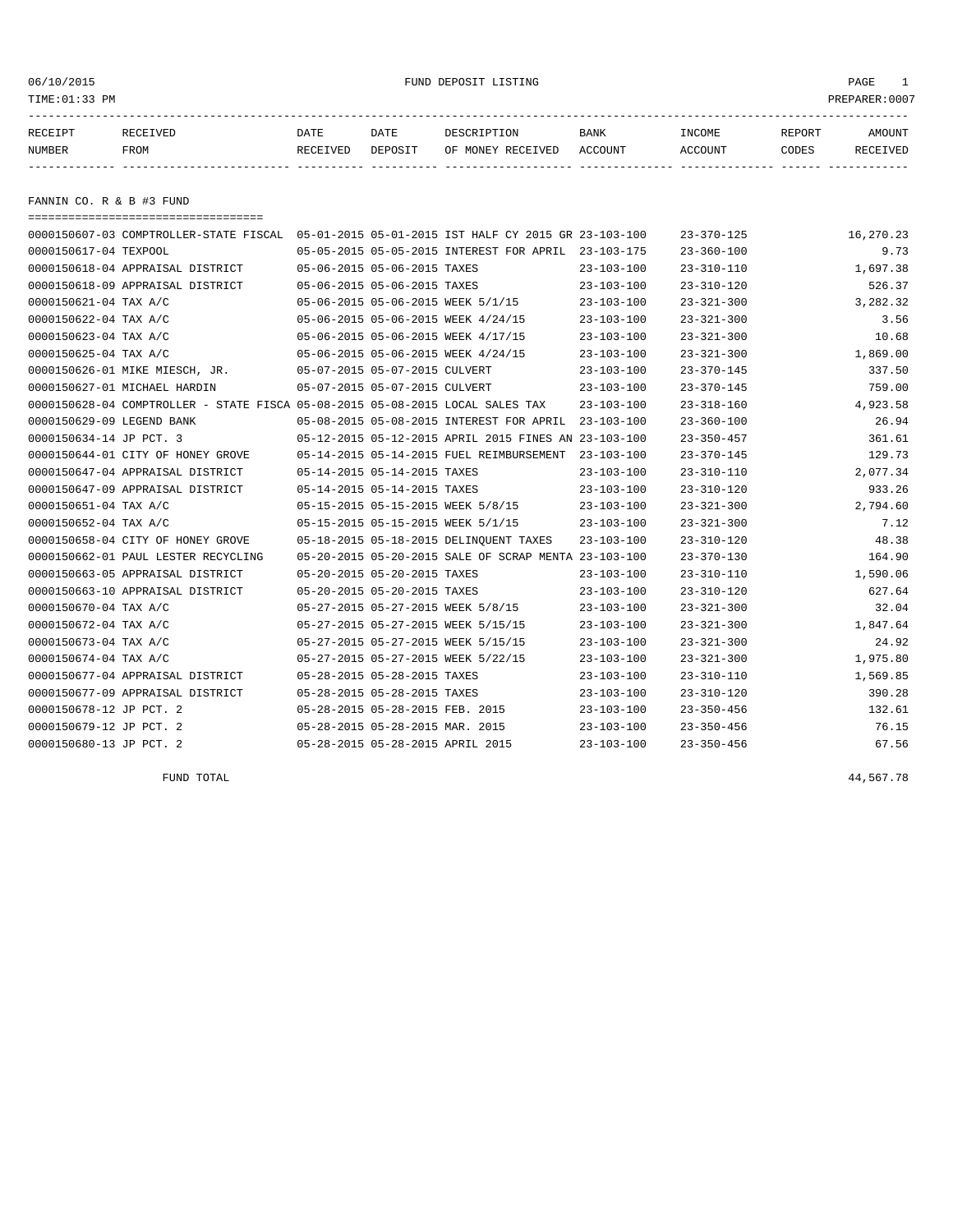#### 06/10/2015 FUND DEPOSIT LISTING PAGE 1

| RECEIPT | <b>RECEIVED</b> | DATE            | DATE    | DESCRIPTION       | <b>BANK</b> | INCOME  | REPORT | AMOUNT   |
|---------|-----------------|-----------------|---------|-------------------|-------------|---------|--------|----------|
| NUMBER  | FROM            | <b>RECEIVED</b> | DEPOSIT | OF MONEY RECEIVED | ACCOUNT     | ACCOUNT | CODES  | RECEIVED |
|         |                 |                 |         |                   |             |         |        |          |

FANNIN CO. R & B #4 FUND

| =====================================                                                       |                                 |                                  |                                                      |                  |                  |          |
|---------------------------------------------------------------------------------------------|---------------------------------|----------------------------------|------------------------------------------------------|------------------|------------------|----------|
| 0000150607-04 COMPTROLLER-STATE FISCAL 05-01-2015 05-01-2015 1ST HALF CY 2015 GR 24-103-100 |                                 |                                  |                                                      |                  | $24 - 370 - 125$ | 8,614.99 |
| 0000150617-05 TEXPOOL                                                                       |                                 |                                  | 05-05-2015 05-05-2015 INTEREST FOR APRIL             | 24-103-175       | $24 - 360 - 100$ | 5.52     |
| 0000150618-05 APPRAISAL DISTRICT                                                            |                                 | 05-06-2015 05-06-2015 TAXES      |                                                      | $24 - 103 - 100$ | $24 - 310 - 110$ | 898.75   |
| 0000150618-10 APPRAISAL DISTRICT                                                            | 05-06-2015 05-06-2015 TAXES     |                                  |                                                      | $24 - 103 - 100$ | $24 - 310 - 120$ | 278.71   |
| 0000150621-05 TAX A/C                                                                       |                                 |                                  | 05-06-2015 05-06-2015 WEEK 5/1/15                    | $24 - 103 - 100$ | $24 - 321 - 300$ | 1,737.97 |
| 0000150622-05 TAX A/C                                                                       |                                 |                                  | 05-06-2015 05-06-2015 WEEK 4/24/15                   | $24 - 103 - 100$ | $24 - 321 - 300$ | 1.88     |
| 0000150623-05 TAX A/C                                                                       |                                 |                                  | 05-06-2015 05-06-2015 WEEK 4/17/15                   | $24 - 103 - 100$ | $24 - 321 - 300$ | 5.66     |
| 0000150625-05 TAX A/C                                                                       |                                 |                                  | 05-06-2015 05-06-2015 WEEK 4/24/15                   | $24 - 103 - 100$ | $24 - 321 - 300$ | 989.62   |
| 0000150628-05 COMPTROLLER - STATE FISCA 05-08-2015 05-08-2015 LOCAL SALES TAX               |                                 |                                  |                                                      | $24 - 103 - 100$ | $24 - 318 - 160$ | 2,607.01 |
| 0000150629-10 LEGEND BANK                                                                   |                                 |                                  | 05-08-2015 05-08-2015 INTEREST FOR APRIL             | $24 - 103 - 100$ | $24 - 360 - 100$ | 15.44    |
| 0000150634-15 JP PCT. 3                                                                     |                                 |                                  | 05-12-2015 05-12-2015 APRIL 2015 FINES AN 24-103-100 |                  | $24 - 350 - 457$ | 191.47   |
| 0000150647-05 APPRAISAL DISTRICT                                                            | 05-14-2015 05-14-2015 TAXES     |                                  |                                                      | $24 - 103 - 100$ | $24 - 310 - 110$ | 1,099.94 |
| 0000150647-10 APPRAISAL DISTRICT                                                            | 05-14-2015 05-14-2015 TAXES     |                                  |                                                      | $24 - 103 - 100$ | $24 - 310 - 120$ | 494.15   |
| 0000150651-05 TAX A/C                                                                       |                                 |                                  | 05-15-2015 05-15-2015 WEEK 5/8/15                    | $24 - 103 - 100$ | $24 - 321 - 300$ | 1,479.73 |
| 0000150652-05 TAX A/C                                                                       |                                 |                                  | 05-15-2015 05-15-2015 WEEK 5/1/15                    | $24 - 103 - 100$ | $24 - 321 - 300$ | 3.77     |
| 0000150658-05 CITY OF HONEY GROVE                                                           |                                 |                                  | 05-18-2015 05-18-2015 DELINOUENT TAXES               | $24 - 103 - 100$ | $24 - 310 - 120$ | 25.61    |
| 0000150663-06 APPRAISAL DISTRICT                                                            |                                 | 05-20-2015 05-20-2015 TAXES      |                                                      | $24 - 103 - 100$ | $24 - 310 - 110$ | 841.93   |
| 0000150663-11 APPRAISAL DISTRICT                                                            |                                 | 05-20-2015 05-20-2015 TAXES      |                                                      | $24 - 103 - 100$ | $24 - 310 - 120$ | 332.34   |
| 0000150670-05 TAX A/C                                                                       |                                 |                                  | 05-27-2015 05-27-2015 WEEK 5/8/15                    | $24 - 103 - 100$ | $24 - 321 - 300$ | 16.97    |
| 0000150672-05 TAX A/C                                                                       |                                 |                                  | 05-27-2015 05-27-2015 WEEK 5/15/15                   | $24 - 103 - 100$ | $24 - 321 - 300$ | 978.32   |
| 0000150673-05 TAX A/C                                                                       |                                 |                                  | 05-27-2015 05-27-2015 WEEK 5/15/15                   | $24 - 103 - 100$ | $24 - 321 - 300$ | 13.20    |
| 0000150674-05 TAX A/C                                                                       |                                 |                                  | 05-27-2015 05-27-2015 WEEK 5/22/15                   | $24 - 103 - 100$ | $24 - 321 - 300$ | 1,046.17 |
| 0000150676-01 DODD CITY VFD                                                                 |                                 | 05-27-2015 05-27-2015 FUEL       |                                                      | $24 - 103 - 100$ | $24 - 370 - 145$ | 80.31    |
| 0000150677-05 APPRAISAL DISTRICT                                                            | 05-28-2015 05-28-2015 TAXES     |                                  |                                                      | $24 - 103 - 100$ | $24 - 310 - 110$ | 831.22   |
| 0000150677-10 APPRAISAL DISTRICT                                                            | 05-28-2015 05-28-2015 TAXES     |                                  |                                                      | $24 - 103 - 100$ | $24 - 310 - 120$ | 206.65   |
| 0000150678-13 JP PCT. 2                                                                     |                                 | 05-28-2015 05-28-2015 FEB. 2015  |                                                      | $24 - 103 - 100$ | $24 - 350 - 456$ | 70.22    |
| 0000150679-13 JP PCT. 2                                                                     | 05-28-2015 05-28-2015 MAR. 2015 |                                  |                                                      | $24 - 103 - 100$ | $24 - 350 - 456$ | 40.32    |
| 0000150680-14 JP PCT. 2                                                                     |                                 | 05-28-2015 05-28-2015 APRIL 2015 |                                                      | $24 - 103 - 100$ | $24 - 350 - 456$ | 35.78    |

FUND TOTAL 22,943.65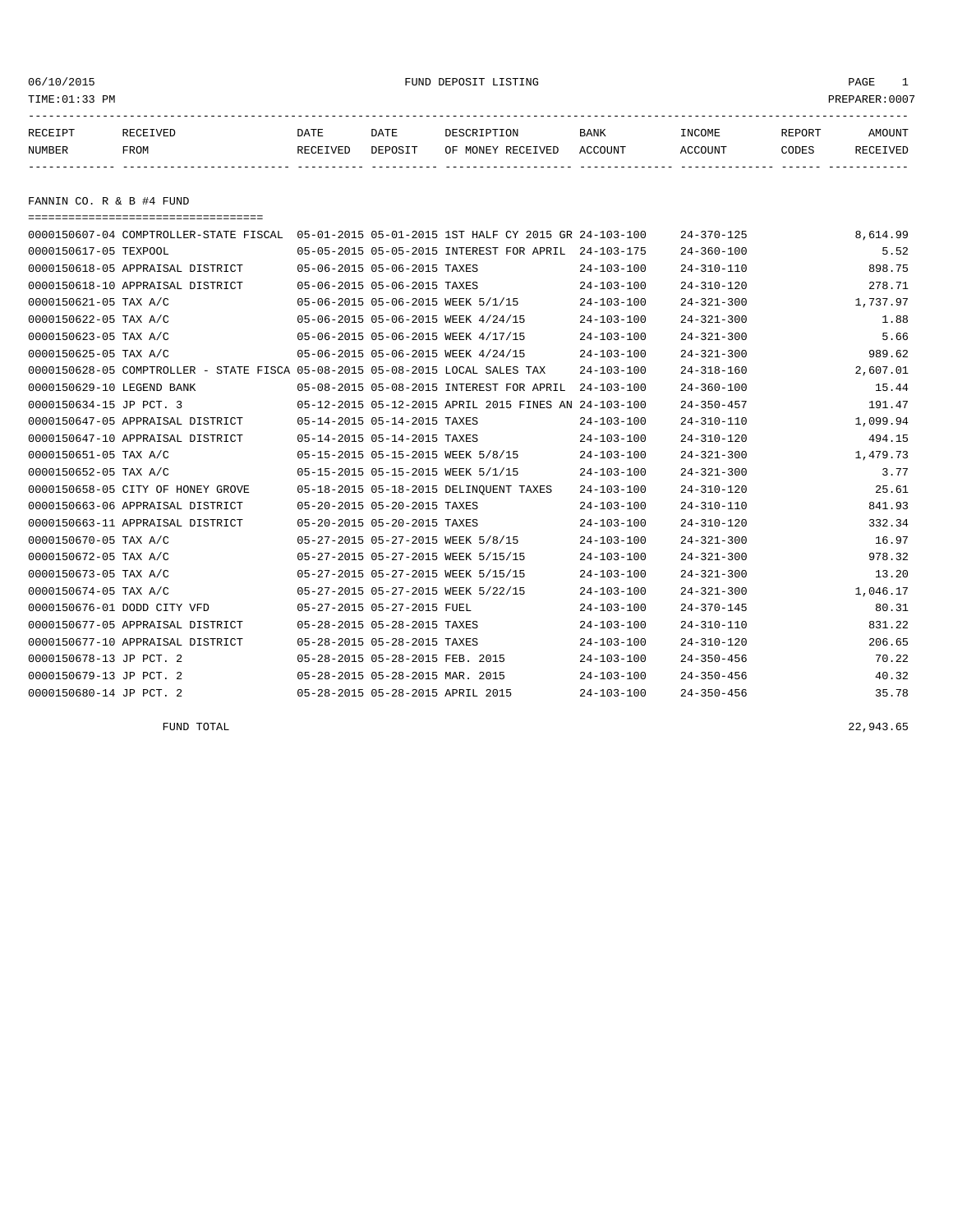TIME:01:33 PM PREPARER:0007

| RECEIPT       | RECEIVED | <b>DATE</b> | DATE    | DESCRIPTION       | BANK    | INCOME  | REPORT | AMOUNT   |
|---------------|----------|-------------|---------|-------------------|---------|---------|--------|----------|
| <b>NUMBER</b> | FROM     | RECEIVED    | DEPOSIT | OF MONEY RECEIVED | ACCOUNT | ACCOUNT | CODES  | RECEIVED |
|               |          |             |         |                   |         |         |        |          |
|               |          |             |         |                   |         |         |        |          |

J.P.#1 JUST.CT.TECHNOLOGY

===================================

| 0000150629-11 LEGEND BANK | 05-08-2015 05-08-2015 INTEREST FOR APRIL 26-103-100 |  | $26 - 360 - 100$ | $\sim$ $\sim$ |
|---------------------------|-----------------------------------------------------|--|------------------|---------------|
|                           |                                                     |  |                  |               |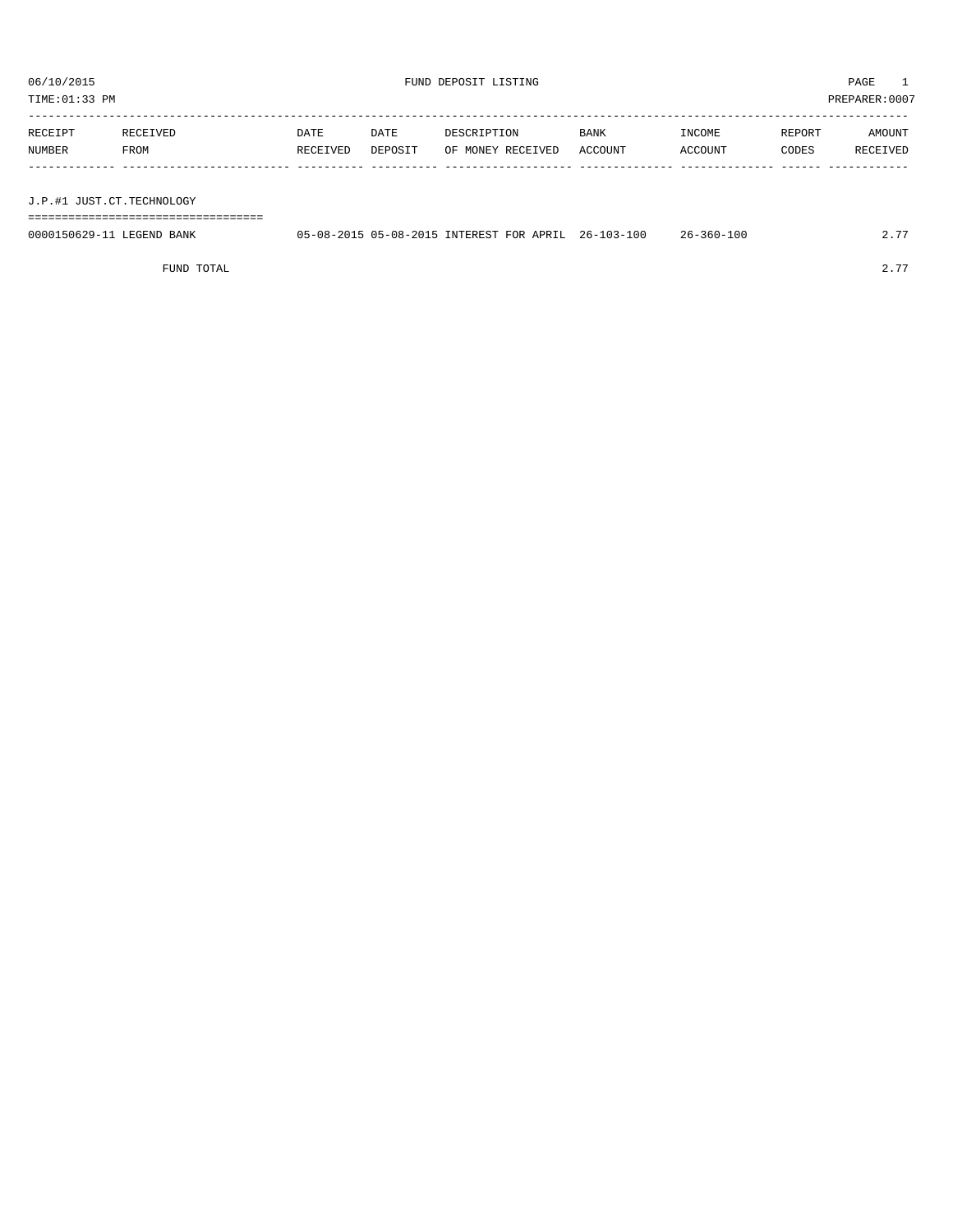TIME:01:33 PM PREPARER:0007

| RECEIPT | RECEIVED | DATE     | DATE    | DESCRIPTION               | <b>BANK</b> | INCOME  | REPORT | AMOUNT   |
|---------|----------|----------|---------|---------------------------|-------------|---------|--------|----------|
| NUMBER  | FROM     | RECEIVED | DEPOSIT | OF MONEY RECEIVED ACCOUNT |             | ACCOUNT | CODES  | RECEIVED |
|         |          |          |         |                           |             |         |        |          |
|         |          |          |         |                           |             |         |        |          |

# J.P.#2 JUST.CT.TECHNOLOGY

| 0000150629-12 LEGEND BANK | 05-08-2015 05-08-2015 INTEREST FOR APRIL 27-103-100 |                  | 27-360-100       | 0.53  |
|---------------------------|-----------------------------------------------------|------------------|------------------|-------|
| 0000150678-09 JP PCT. 2   | 05-28-2015 05-28-2015 FEB. 2015                     | 27-103-100       | 27-370-456       | 32.12 |
| 0000150679-09 JP PCT. 2   | 05-28-2015 05-28-2015 MAR. 2015                     | $27 - 103 - 100$ | $27 - 370 - 456$ | 9.02  |
| 0000150680-10 JP PCT, 2   | 05-28-2015 05-28-2015 APRIL 2015                    | 27-103-100       | $27 - 370 - 456$ | 23.80 |

FUND TOTAL 65.47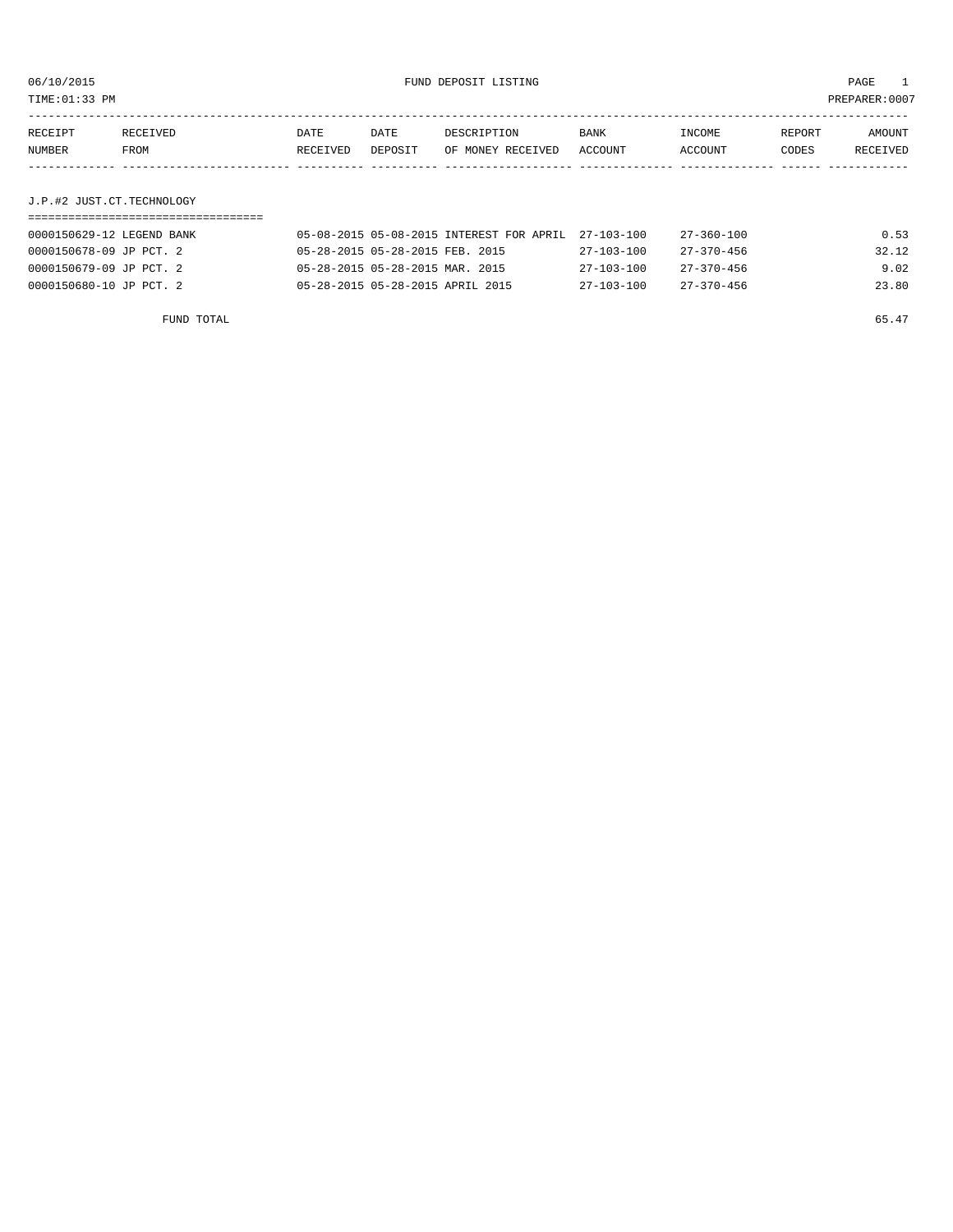TIME:01:33 PM PREPARER:0007

| RECEIPT | RECEIVED                  | DATE     | DATE    | DESCRIPTION       | <b>BANK</b> | INCOME  | REPORT | AMOUNT   |  |  |
|---------|---------------------------|----------|---------|-------------------|-------------|---------|--------|----------|--|--|
| NUMBER  | FROM                      | RECEIVED | DEPOSIT | OF MONEY RECEIVED | ACCOUNT     | ACCOUNT | CODES  | RECEIVED |  |  |
|         |                           |          |         |                   |             |         |        |          |  |  |
|         |                           |          |         |                   |             |         |        |          |  |  |
|         | J.P.#3 JUST.CT.TECHNOLOGY |          |         |                   |             |         |        |          |  |  |

| ----------------------<br>---------------------------- |                                                      |                  |       |
|--------------------------------------------------------|------------------------------------------------------|------------------|-------|
| 0000150629-13 LEGEND BANK                              | 05-08-2015 05-08-2015 INTEREST FOR APRIL 28-103-100  | $28 - 360 - 100$ | 0.22  |
| 0000150634-11 JP PCT. 3                                | 05-12-2015 05-12-2015 APRIL 2015 FINES AN 28-103-100 | $28 - 370 - 456$ | 88.00 |

FUND TOTAL 88.22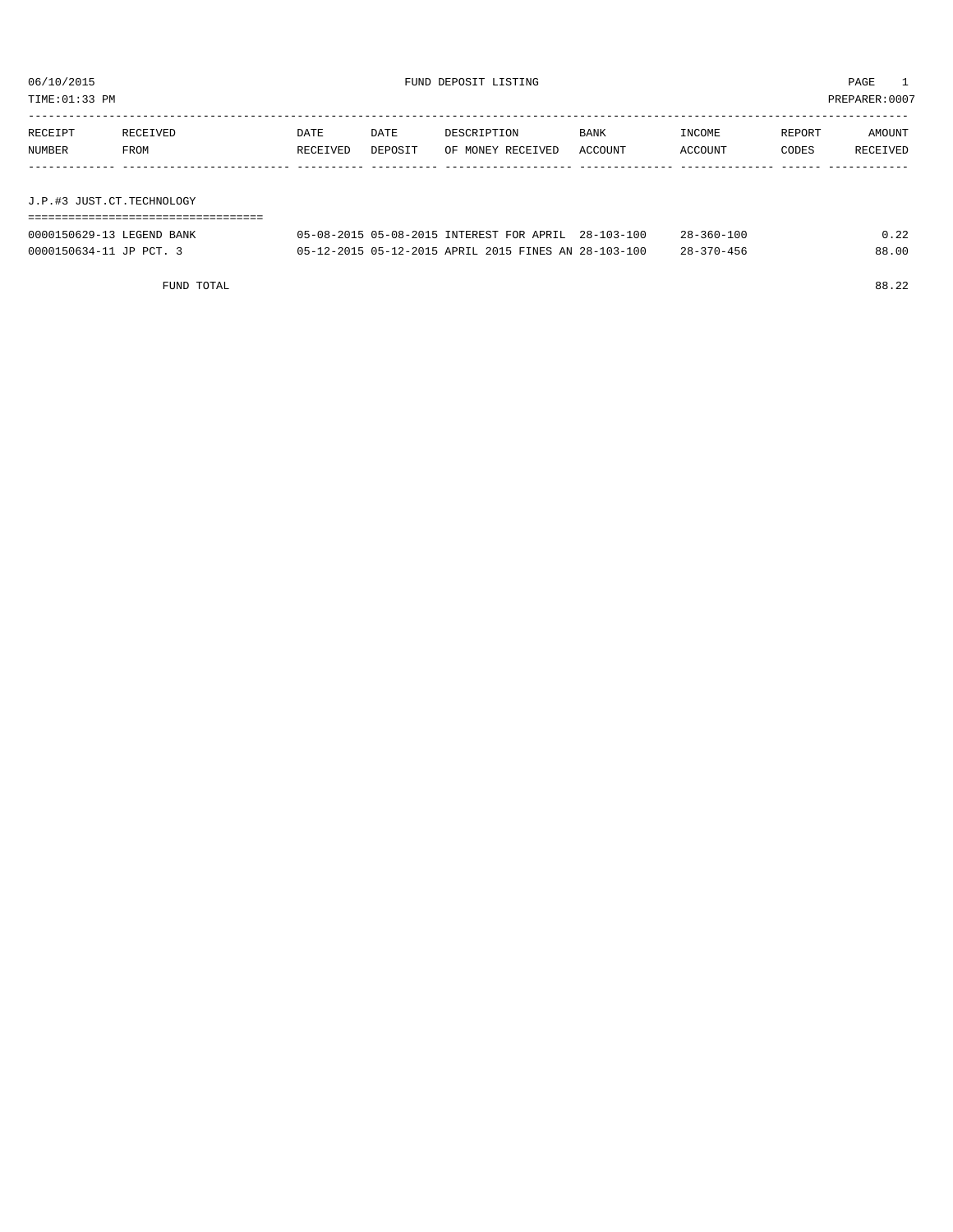| RECEIPT | RECEIVED | DATE     | DATE    | DESCRIPTION       | BANK    | INCOME  | REPORT | AMOUNT   |
|---------|----------|----------|---------|-------------------|---------|---------|--------|----------|
| NUMBER  | FROM     | RECEIVED | DEPOSIT | OF MONEY RECEIVED | ACCOUNT | ACCOUNT | CODES  | RECEIVED |
|         |          |          |         |                   |         |         |        |          |

DISTRICT CT.RECORDS ARCHIVE

===================================

| 0000150629-14 LEGEND BANK | 05-08-2015 05-08-2015 INTEREST FOR APRIL 34-103-100 |  |  | $34 - 360 - 100$ |  |
|---------------------------|-----------------------------------------------------|--|--|------------------|--|
|                           |                                                     |  |  |                  |  |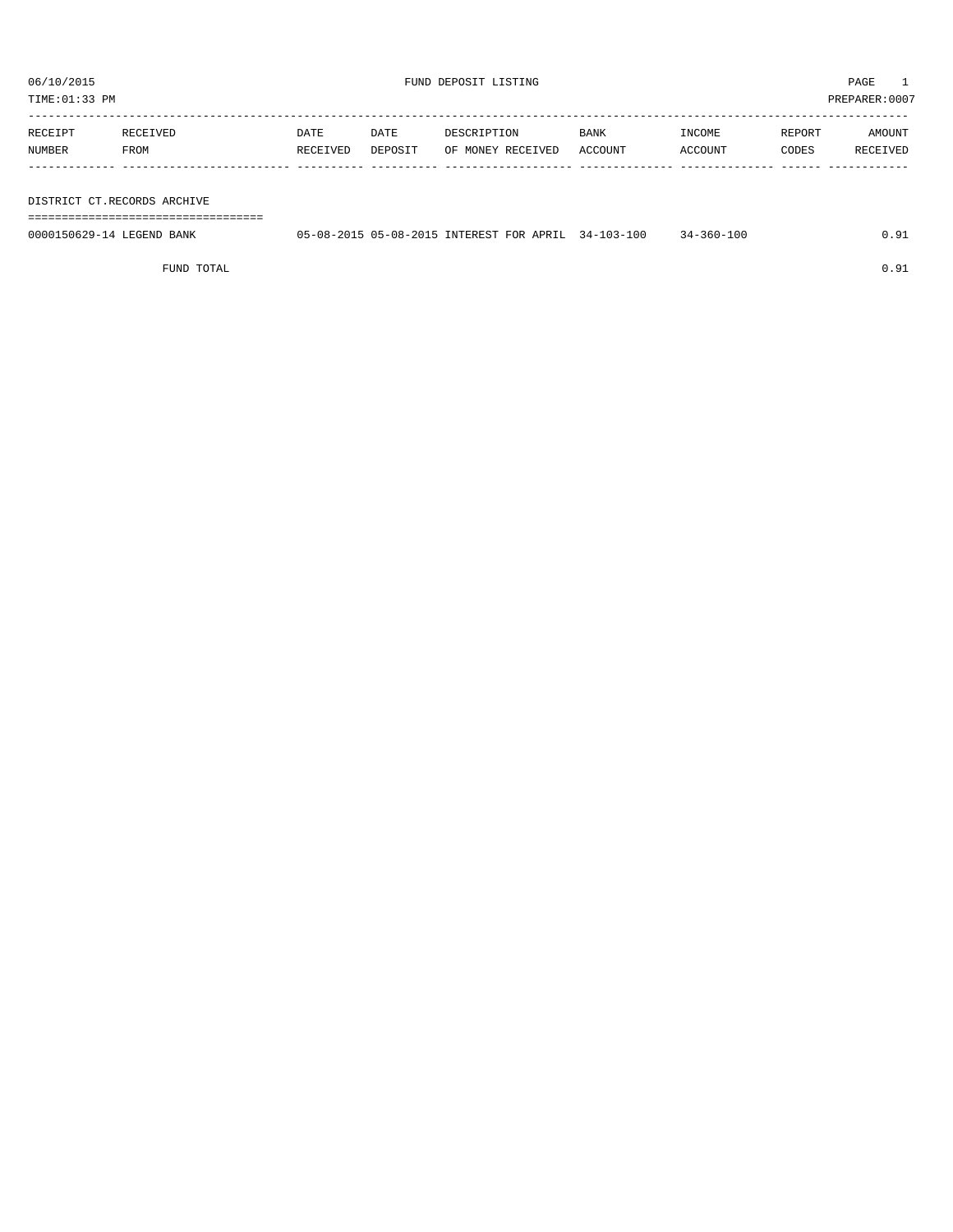TIME:01:33 PM PREPARER:0007

| RECEIPT       | <b>RECEIVED</b> | DATE     | DATE    | DESCRIPTION       | <b>BANK</b> | <b>INCOME</b> | <b>REPORT</b> | AMOUNT          |
|---------------|-----------------|----------|---------|-------------------|-------------|---------------|---------------|-----------------|
| <b>NUMBER</b> | FROM            | RECEIVED | DEPOSIT | OF MONEY RECEIVED | ACCOUNT     | CCOUNT        | CODES         | <b>RECEIVED</b> |
|               |                 |          |         |                   |             |               |               |                 |

#### LAW LIBRARY FUND

===================================

| 0000150629-15 LEGEND BANK | 05-08-2015 05-08-2015 INTEREST FOR APRIL 35-103-100 |  | $35 - 360 - 100$ | , |
|---------------------------|-----------------------------------------------------|--|------------------|---|
|                           |                                                     |  |                  |   |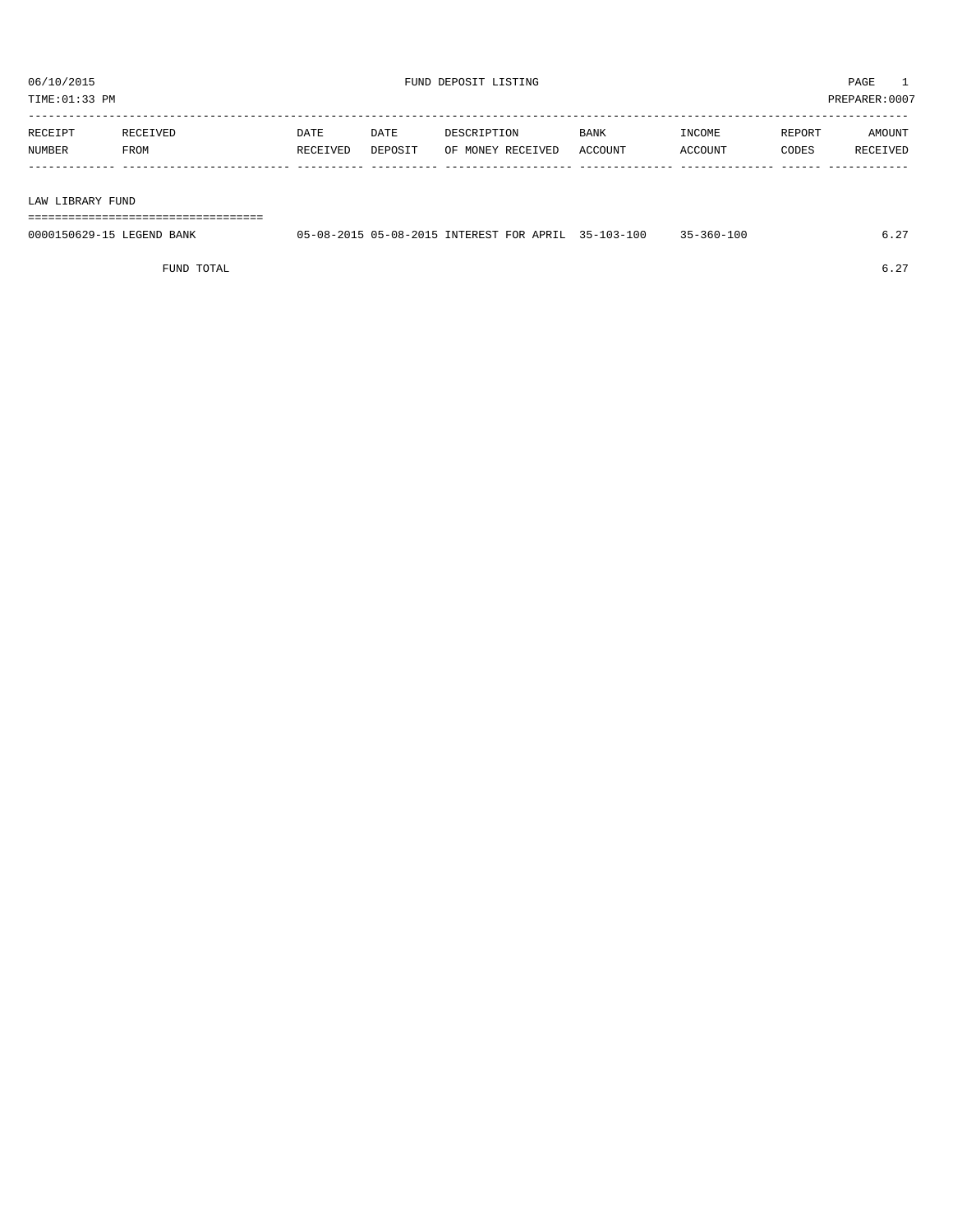06/10/2015 FUND DEPOSIT LISTING PAGE 1

| RECEIPT | <b>RECEIVED</b> | DATE     | DATE    | DESCRIPTION       | <b>BANK</b> | INCOME  | REPORT | AMOUNT          |
|---------|-----------------|----------|---------|-------------------|-------------|---------|--------|-----------------|
| NUMBER  | FROM            | RECEIVED | DEPOSIT | OF MONEY RECEIVED | ACCOUNT     | ACCOUNT | CODES  | <b>RECEIVED</b> |
|         |                 |          |         |                   |             |         |        |                 |

D.A. FEE ACCOUNT FUND

| 0000150612-01 CRIMINAL DA TRUST FUND | 05-01-2015 05-01-2015 CHECK FEES                                  | $36 - 103 - 136$ | $36 - 340 - 475$ | 350.00 |
|--------------------------------------|-------------------------------------------------------------------|------------------|------------------|--------|
| 0000150614-01 APRIL HARRISON         | 05-01-2015 05-01-2015 REIMBURSEMENT UNUSE 36-103-236              |                  | $36 - 477 - 490$ | 23.00  |
| 0000150619-01 FANNIN COUNTY CSCD     | 05-06-2015 05-06-2015 BLOOD DRAWS                                 | $36 - 103 - 136$ | $36 - 370 - 130$ | 30.45  |
| 0000150629-22 LEGEND BANK            | 05-08-2015 05-08-2015 INTEREST FOR APRIL                          | $36 - 103 - 136$ | $36 - 360 - 100$ | 0.04   |
| 0000150629-23 LEGEND BANK            | 05-08-2015 05-08-2015 INTEREST FOR APRIL                          | $36 - 103 - 236$ | $36 - 360 - 236$ | 0.09   |
| 0000150637-01 COMPTROLLER            | OF PUBLIC AC 05-12-2015 05-12-2015 WITNESS FEE- DOCUME 36-103-236 |                  | $36 - 477 - 490$ | 220.97 |
| 0000150639-01 COUNTY CLERK           | 05-13-2015 05-13-2015 BLOOD DRAW -SUTHERL 36-103-136              |                  | $36 - 370 - 130$ | 40.00  |
| 0000150640-01 COUNTY CLERK           | 05-13-2015 05-13-2015 HC CRISSY CRAVEY - 36-103-136               |                  | $36 - 370 - 130$ | 5.00   |
| 0000150667-01 COUNTY CLERK           | 05-22-2015 05-22-2015 BLOOD DRAW - ESHELL 36-103-136              |                  | $36 - 370 - 130$ | 1.81   |

FUND TOTAL 671.36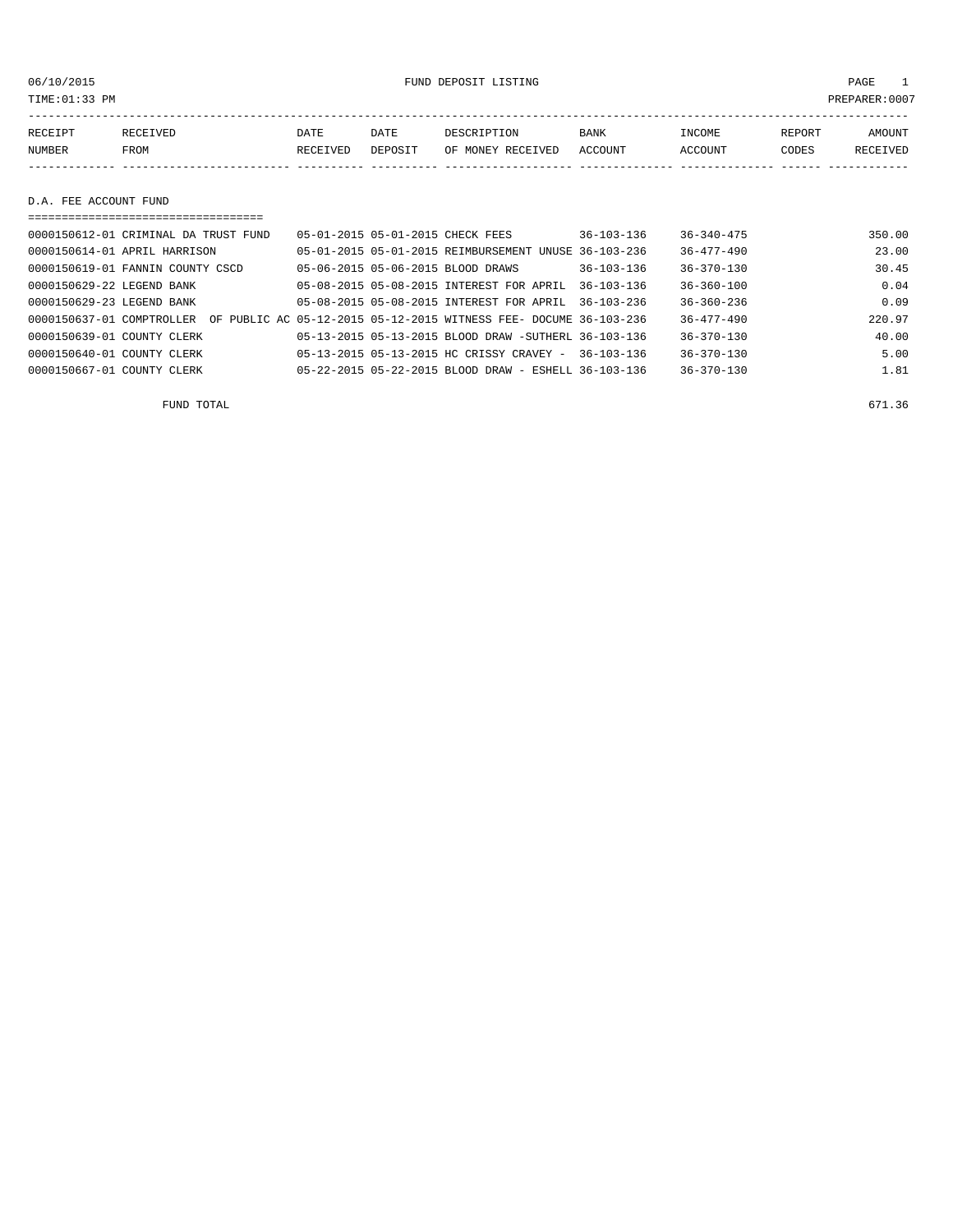| RECEIPT | RECEIVED | DATE     | DATE    | DESCRIPTION               | BANK | <b>TNCOME</b> | REPORT | <b>AMOUNT</b> |
|---------|----------|----------|---------|---------------------------|------|---------------|--------|---------------|
| NUMBER  | FROM     | RECEIVED | DEPOSIT | OF MONEY RECEIVED ACCOUNT |      | ACCOUNT       | CODES  | RECEIVED      |
|         |          |          |         |                           |      |               |        |               |
|         |          |          |         |                           |      |               |        |               |

#### CONTRABAND SEIZURE

===================================

| 0000150629-24 LEGEND<br>BANK | $0.5 - 0.8 - 2.01.5$ $0.5 - 0.8 - 2.01.5$ | INTEREST FOR APRIL | $103 -$<br>$\sim$ $\sim$<br>. | $360 - 100$ |  |
|------------------------------|-------------------------------------------|--------------------|-------------------------------|-------------|--|
|                              |                                           |                    |                               |             |  |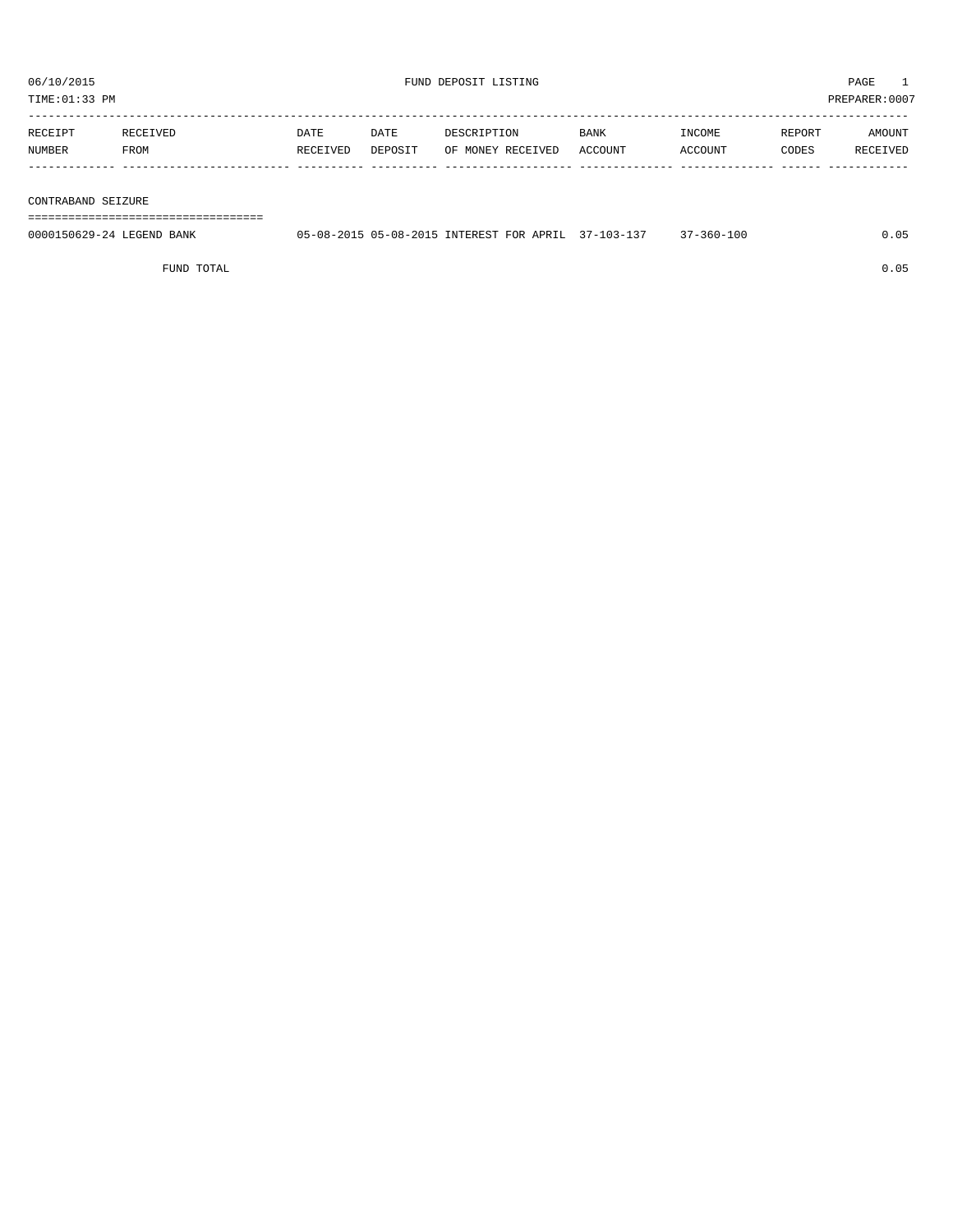TIME:01:33 PM PREPARER:0007

| RECEIPT | RECEIVED | DATE     | DATE    | DESCRIPTION       | <b>BANK</b> | INCOME  | REPORT | AMOUNT   |
|---------|----------|----------|---------|-------------------|-------------|---------|--------|----------|
| NUMBER  | FROM     | RECEIVED | DEPOSIT | OF MONEY RECEIVED | ACCOUNT     | ACCOUNT | CODES  | RECEIVED |
|         |          |          |         |                   |             |         |        |          |

#### IHC CO-OP GIN

| 0000150617-06 TEXPOOL     | 05-05-2015 05-05-2015 INTEREST FOR APRIL 38-103-175 |  | $38 - 360 - 100$ | 0.89 |
|---------------------------|-----------------------------------------------------|--|------------------|------|
| 0000150629-16 LEGEND BANK | 05-08-2015 05-08-2015 INTEREST FOR APRIL 38-103-100 |  | $38 - 360 - 100$ | 0.03 |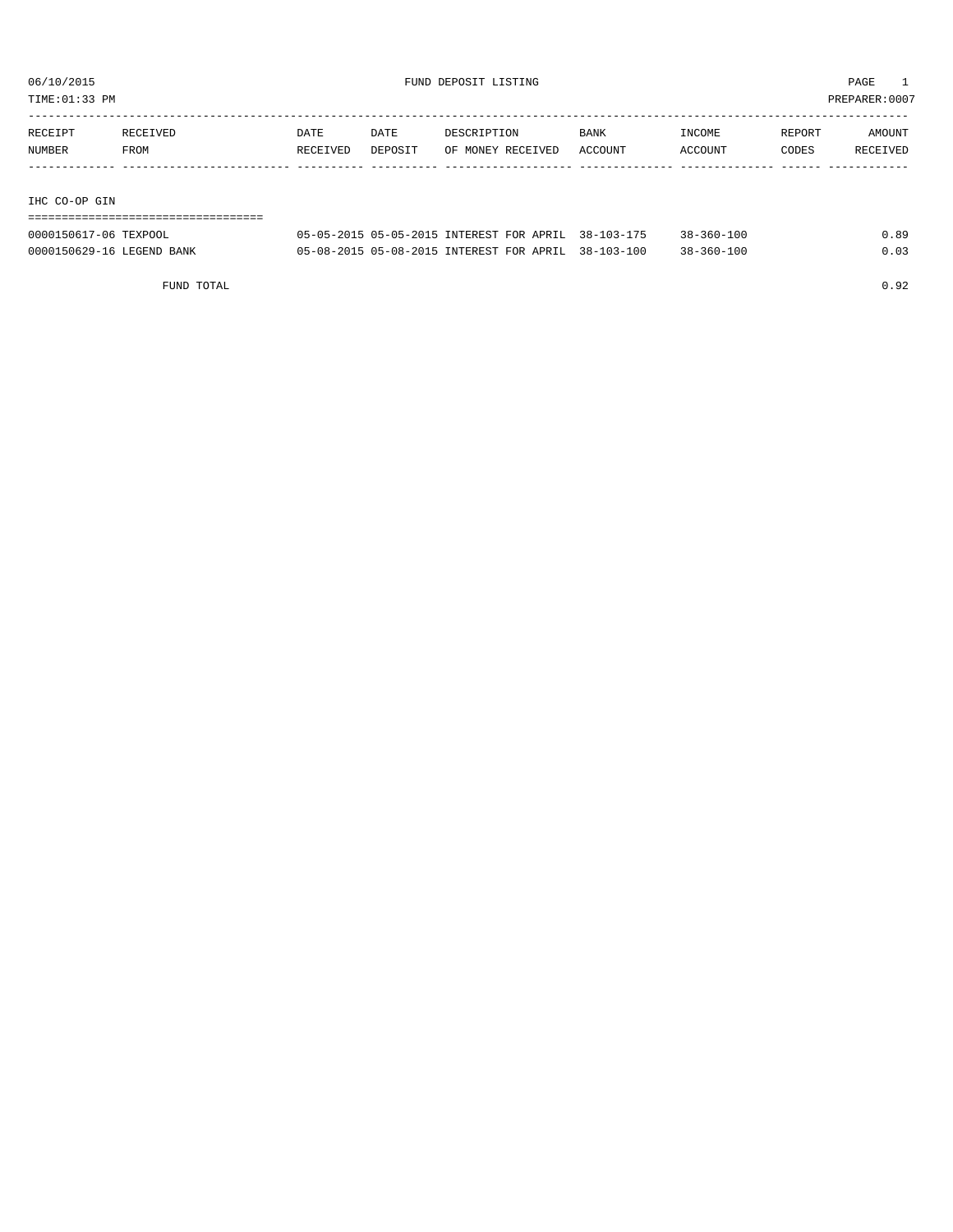TIME:01:33 PM PREPARER:0007

| RECEIPT | RECEIVED | DATE     | DATE    | DESCRIPTION       | <b>BANK</b> | INCOME  | REPORT | AMOUNT   |
|---------|----------|----------|---------|-------------------|-------------|---------|--------|----------|
| NUMBER  | FROM     | RECEIVED | DEPOSIT | OF MONEY RECEIVED | ACCOUNT     | ACCOUNT | CODES  | RECEIVED |
|         |          |          |         |                   |             |         |        |          |
|         |          |          |         |                   |             |         |        |          |

IHC B.R. COOPER

| --------------------      |                                                     |                  |      |
|---------------------------|-----------------------------------------------------|------------------|------|
| 0000150617-07 TEXPOOL     | 05-05-2015 05-05-2015 INTEREST FOR APRIL 39-103-175 | $39 - 360 - 100$ | 0.30 |
| 0000150629-17 LEGEND BANK | 05-08-2015 05-08-2015 INTEREST FOR APRIL 39-103-100 | $39 - 360 - 100$ | 0.64 |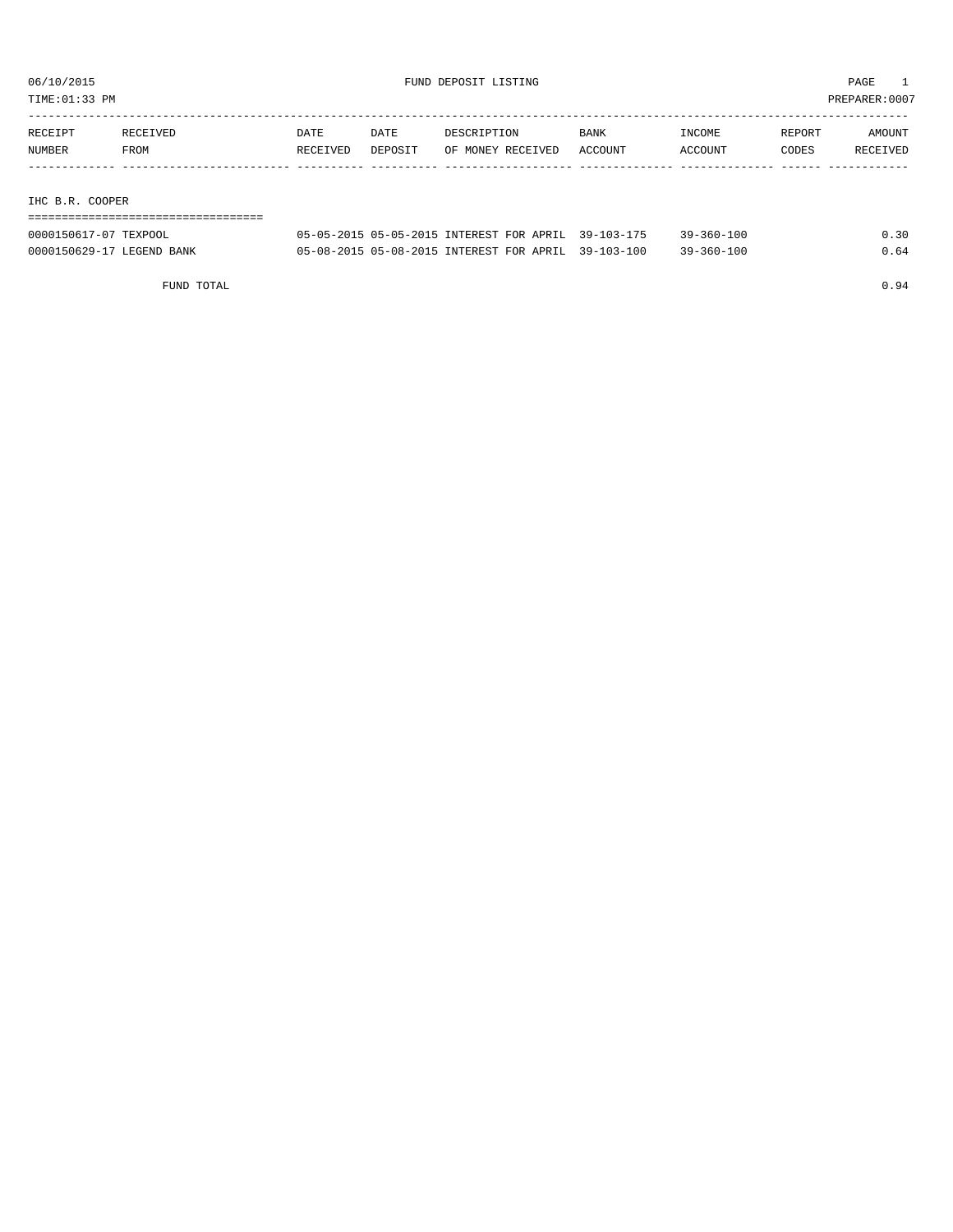| RECEIPT | RECEIVED    | DATE     | DATE    | DESCRIPTION       | <b>BANK</b> | INCOME  | REPORT | AMOUNT   |
|---------|-------------|----------|---------|-------------------|-------------|---------|--------|----------|
| NUMBER  | <b>FROM</b> | RECEIVED | DEPOSIT | OF MONEY RECEIVED | ACCOUNT     | ACCOUNT | CODES  | RECEIVED |
|         |             |          |         |                   |             |         |        |          |
|         |             |          |         |                   |             |         |        |          |

COURT RECORDS PRESERVATION

===================================

| 0000150629-18 LEGEND BANK | 05-08-2015 05-08-2015 INTEREST FOR APRIL |  | $52 - 103 - 100$ | $52 - 360 - 100$ |  |
|---------------------------|------------------------------------------|--|------------------|------------------|--|
|                           |                                          |  |                  |                  |  |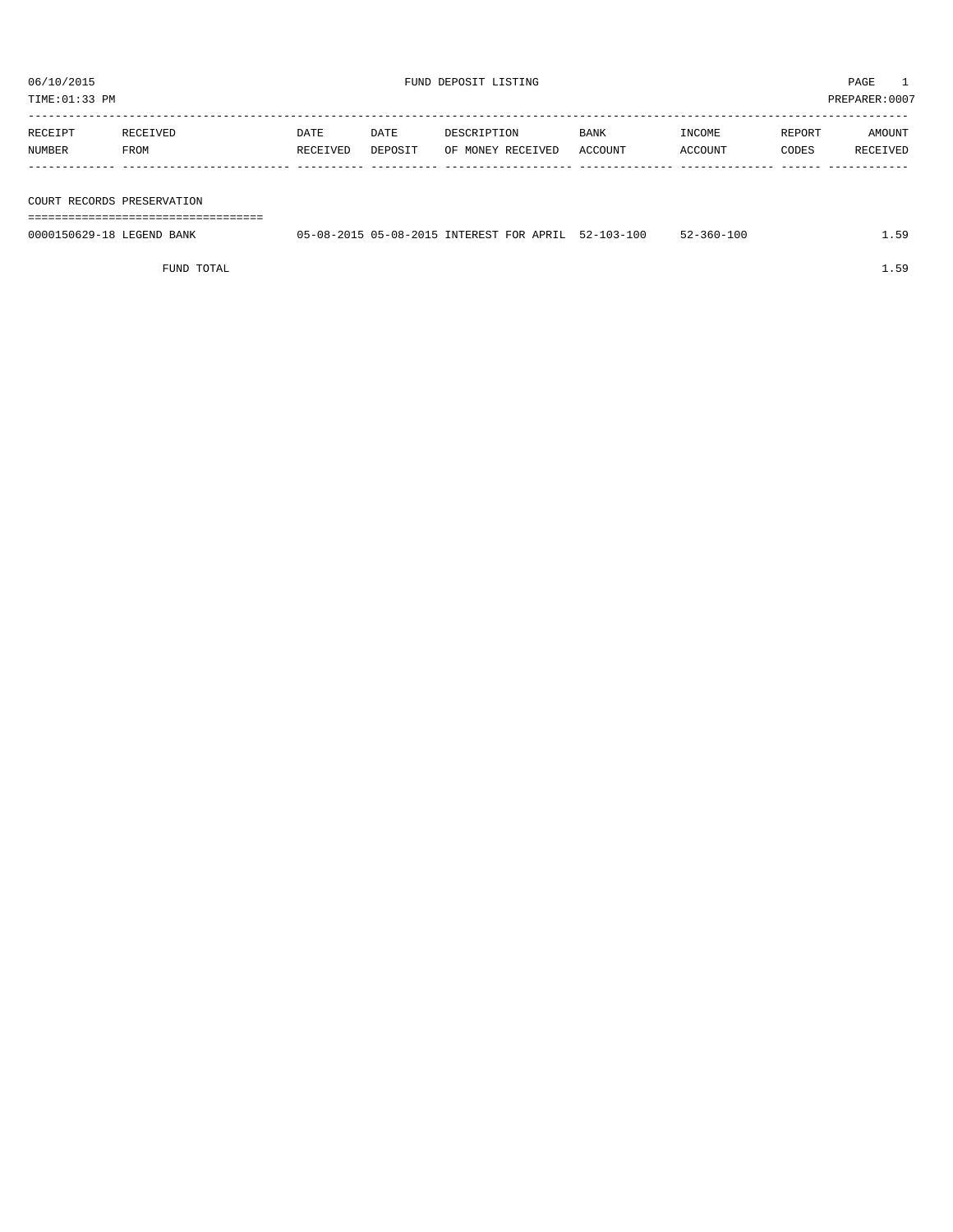TIME:01:33 PM PREPARER:0007

| RECEIPT | <b>RECEIVED</b> | DATE     | DATE    | DESCRIPTION       | <b>BANK</b> | INCOME         | REPORT | AMOUNT   |
|---------|-----------------|----------|---------|-------------------|-------------|----------------|--------|----------|
| NUMBER  | <b>FROM</b>     | RECEIVED | DEPOSIT | OF MONEY RECEIVED | ACCOUNT     | <b>ACCOUNT</b> | CODES  | RECEIVED |
|         |                 |          |         |                   |             |                |        |          |

#### F.C. LAW ENFORCEMENT EDUCATION

===================================

| 0000150629-25 LEGEND BANK | 05-08-2015 05-08-2015 INTEREST FOR APRIL 55-103-155 |  | $55 - 360 - 100$ |  |
|---------------------------|-----------------------------------------------------|--|------------------|--|
|                           |                                                     |  |                  |  |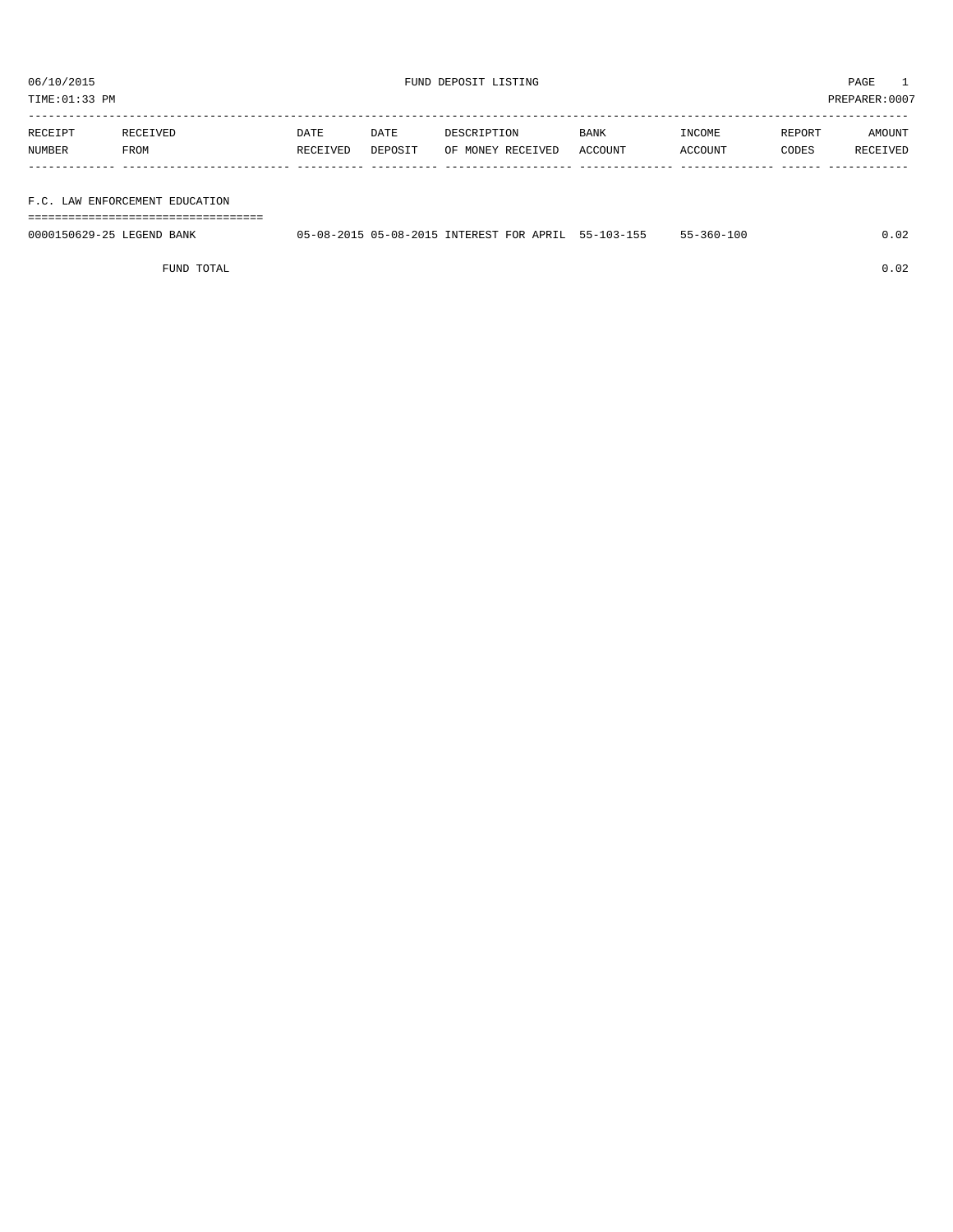TIME:01:33 PM PREPARER:0007

| RECEIPT | RECEIVED    | DATE     | DATE    | DESCRIPTION       | <b>BANK</b> | INCOME  | REPORT | AMOUNT          |
|---------|-------------|----------|---------|-------------------|-------------|---------|--------|-----------------|
| NUMBER  | <b>FROM</b> | RECEIVED | DEPOSIT | OF MONEY RECEIVED | ACCOUNT     | ACCOUNT | CODES  | <b>RECEIVED</b> |
|         |             |          |         |                   |             |         |        |                 |

#### F C SHERIFF FORFEITURE

===================================

| 0000150629-26 LEGEND BANK | 05-08-2015 05-08-2015 INTEREST FOR APRIL |  | $56 - 103 - 156$ | $56 - 360 - 100$ |  |
|---------------------------|------------------------------------------|--|------------------|------------------|--|
|                           |                                          |  |                  |                  |  |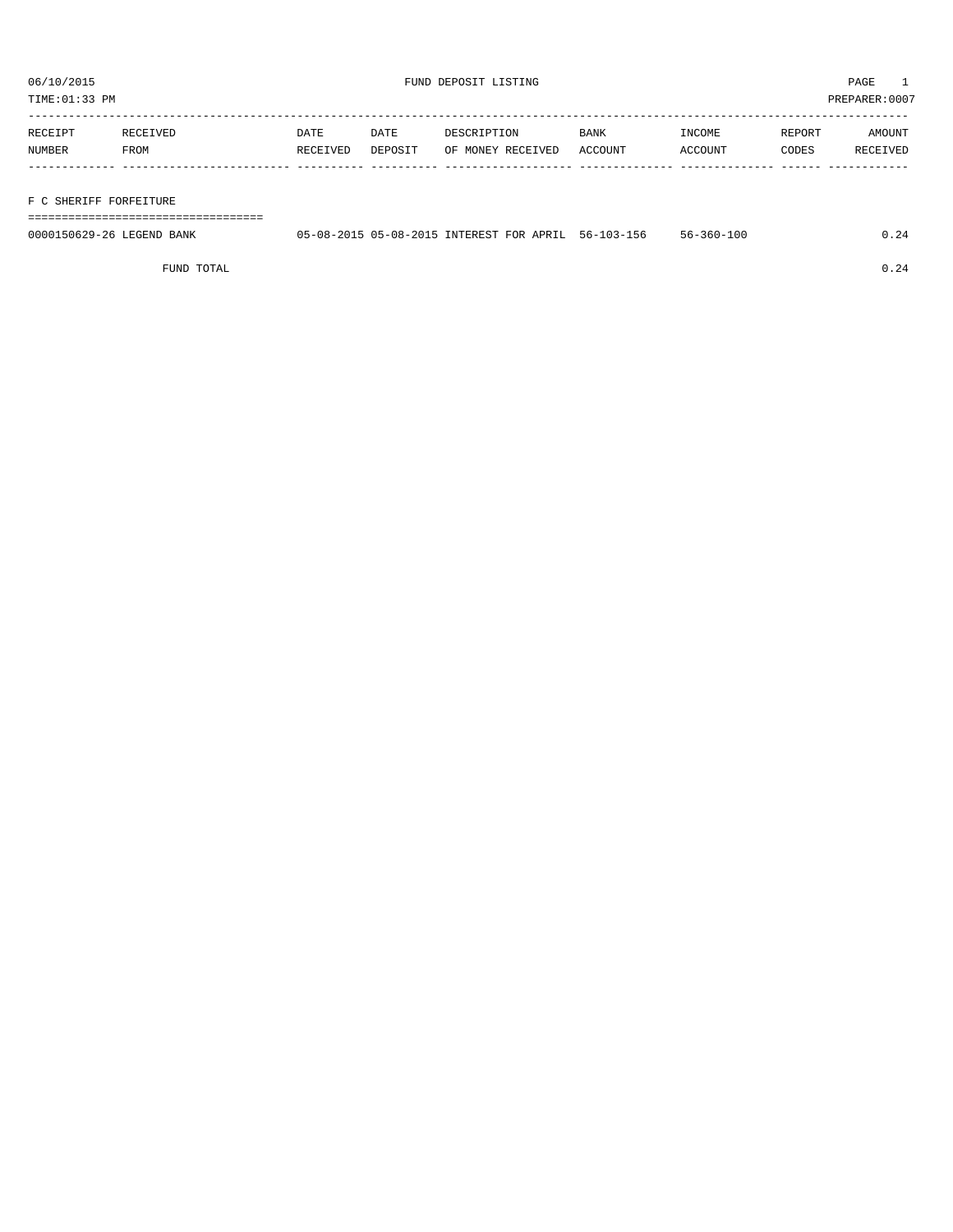TIME:01:33 PM PREPARER:0007

| RECEIPT | <b>RECEIVED</b> | DATE     | DATE    | DESCRIPTION       | <b>BANK</b> | INCOME  | REPORT | AMOUNT   |
|---------|-----------------|----------|---------|-------------------|-------------|---------|--------|----------|
| NUMBER  | FROM            | RECEIVED | DEPOSIT | OF MONEY RECEIVED | ACCOUNT     | ACCOUNT | CODES  | RECEIVED |
|         |                 |          |         |                   |             |         |        |          |

DRUG COURT PROGRAM

===================================

| 0000150629-19 LEGEND BANK | 05-08-2015 05-08-2015 INTEREST FOR APRIL |  | 59-103-100 | $59 - 360 - 100$ |  |
|---------------------------|------------------------------------------|--|------------|------------------|--|
|                           |                                          |  |            |                  |  |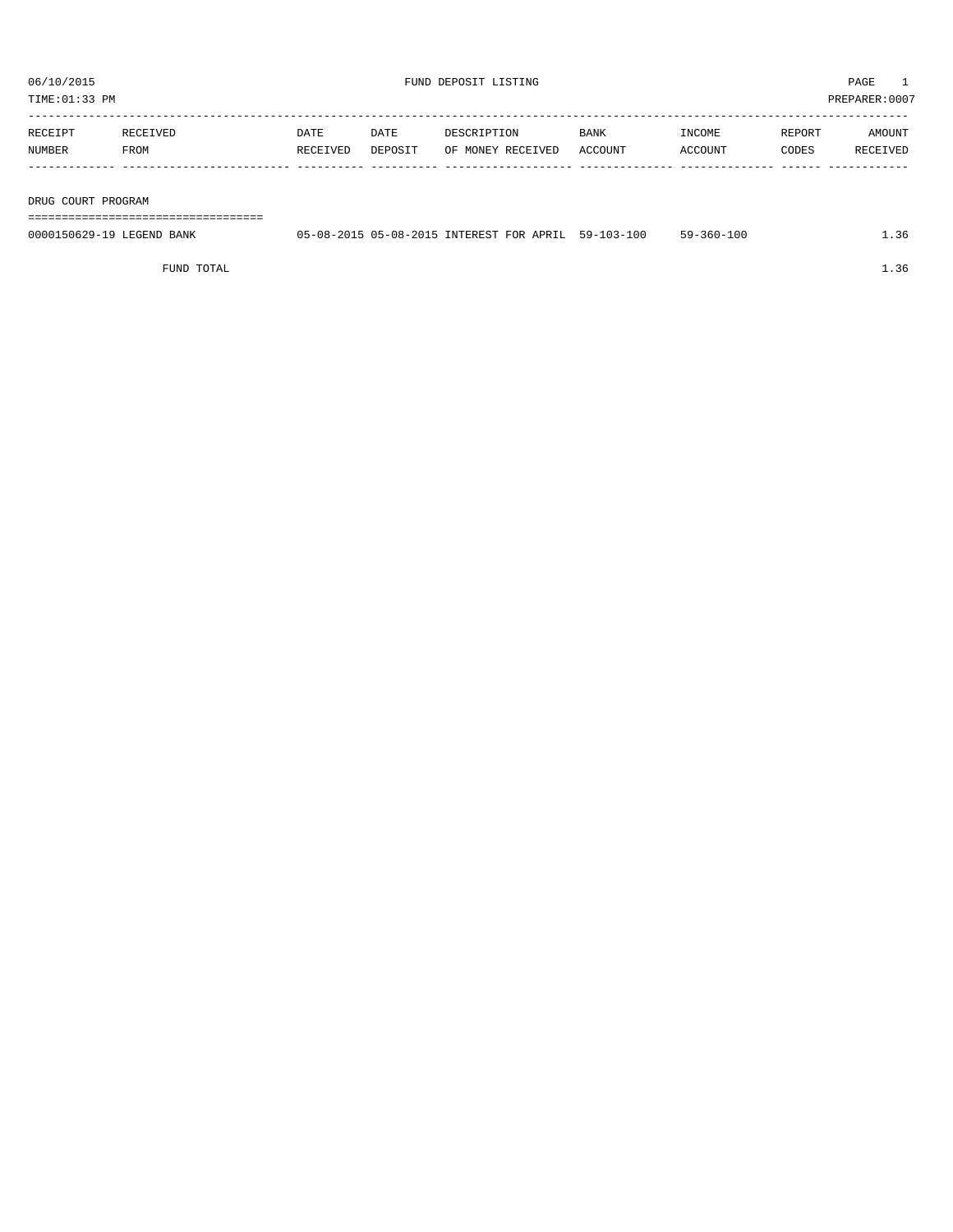TIME:01:33 PM PREPARER:0007

| RECEIPT       | RECEIVED | DATE     | DATE    | DESCRIPTION       | <b>BANK</b> | INCOME  | REPORT | AMOUNT   |
|---------------|----------|----------|---------|-------------------|-------------|---------|--------|----------|
| <b>NUMBER</b> | FROM     | RECEIVED | DEPOSIT | OF MONEY RECEIVED | ACCOUNT     | ACCOUNT | CODES  | RECEIVED |
|               |          |          |         |                   |             |         |        |          |
|               |          |          |         |                   |             |         |        |          |
|               |          |          |         |                   |             |         |        |          |

RIGHT OF WAY FUND

| 0000150617-08 TEXPOOL     | 05-05-2015 05-05-2015 INTEREST FOR APRIL 70-103-175 |  | $70 - 360 - 100$ | 5.65 |
|---------------------------|-----------------------------------------------------|--|------------------|------|
| 0000150629-20 LEGEND BANK | 05-08-2015 05-08-2015 INTEREST FOR APRIL 70-103-100 |  | 70-360-100       | .40  |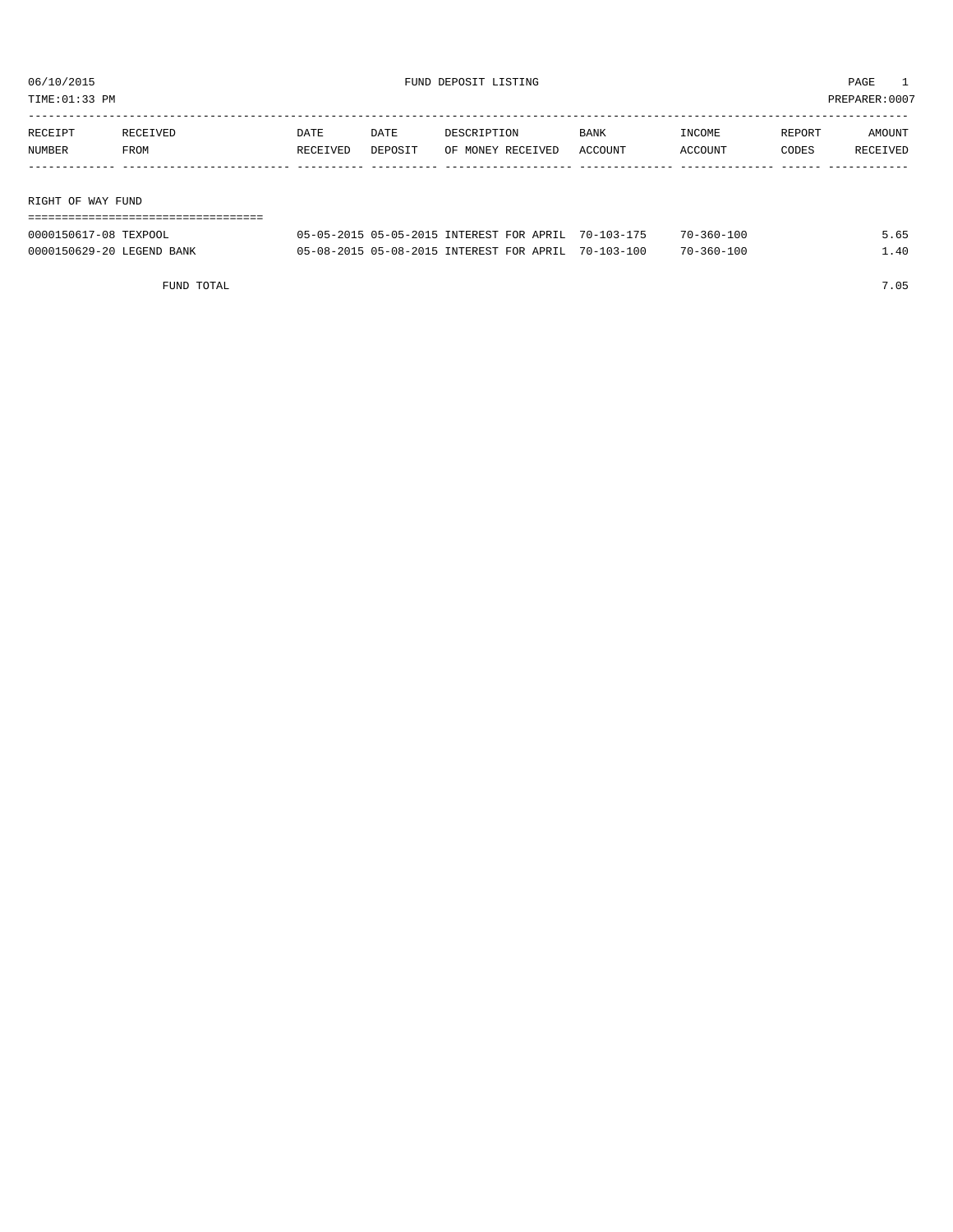TIME:01:33 PM PREPARER:0007

| RECEIPT | RECEIVED | DATE     | DATE    | DESCRIPTION       | <b>BANK</b> | <b>INCOME</b>  | <b>REPORT</b> | <b>AMOUNT</b>   |
|---------|----------|----------|---------|-------------------|-------------|----------------|---------------|-----------------|
| NUMBER  | FROM     | RECEIVED | DEPOSIT | OF MONEY RECEIVED | ACCOUNT     | <b>ACCOUNT</b> | CODES         | <b>RECEIVED</b> |
|         |          |          |         |                   |             |                |               |                 |

#### JUVENILE PROBATION

| 0000150610-01 JUVENILE PROBATION | 05-01-2015 05-01-2015 DEFERRED PROSECUTIO 87-103-187 |  |  | $87 - 340 - 575$ | 5.00  |
|----------------------------------|------------------------------------------------------|--|--|------------------|-------|
| 0000150650-01 JUVENILE PROBATION | 05-15-2015 05-15-2015 ATTORNEY FEES - PID 87-103-187 |  |  | $87 - 340 - 578$ | 40.00 |
| 0000150657-01 JUVENILE PROBATION | 05-15-2015 05-15-2015 DEFERRED PROSECUTIO 87-103-187 |  |  | $87 - 340 - 575$ | 5.00  |
| 0000150681-01 JUVENILE PROBATION | 05-29-2015 05-29-2015 DEFERRED PROSECUTIO 87-103-187 |  |  | $87 - 340 - 575$ | 15.00 |

FUND TOTAL 65.00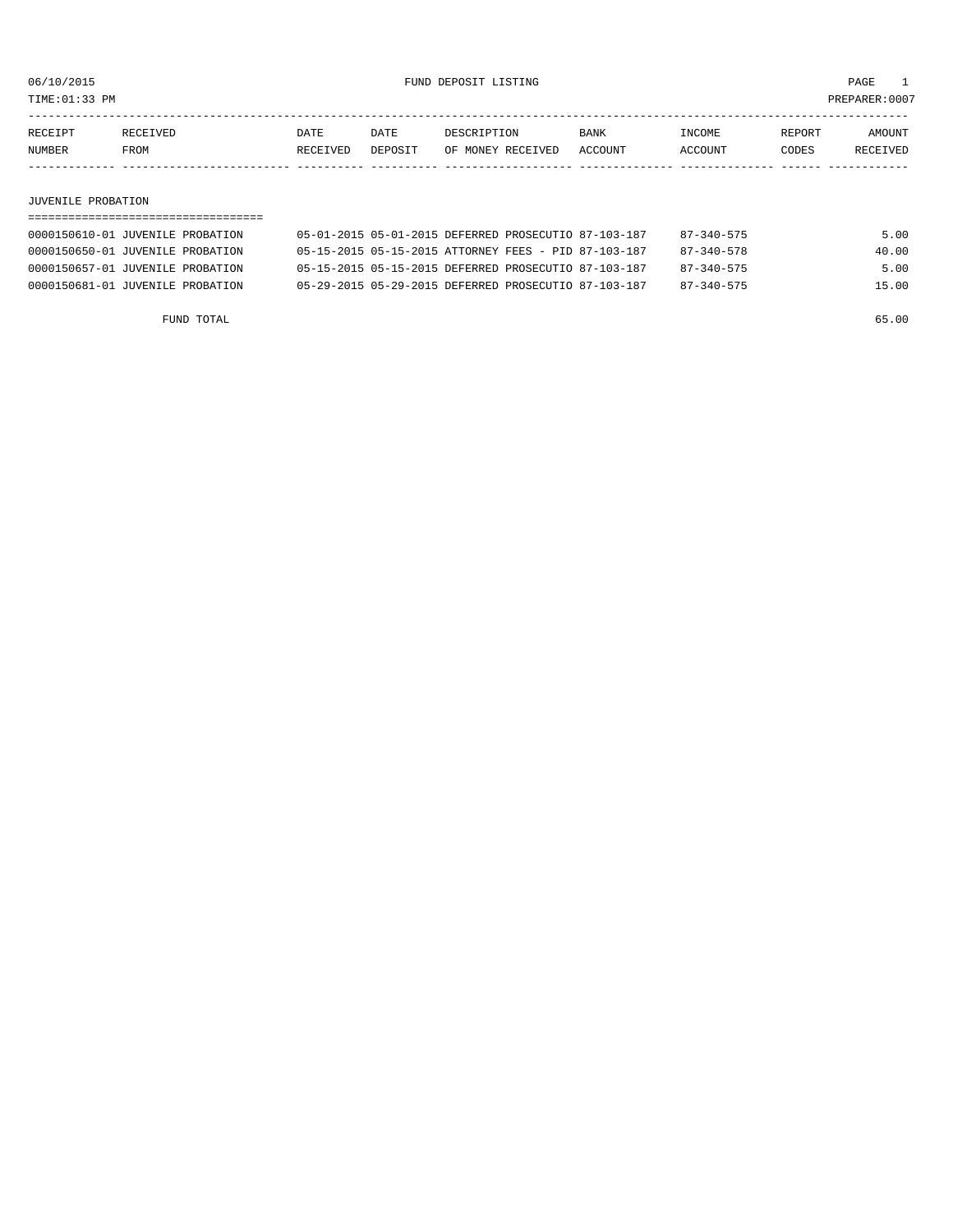TIME:01:33 PM PREPARER:0007

| RECEIPT | <b>RECEIVED</b> | DATE            | DATE    | DESCRIPTION       | <b>BANK</b> | <b>INCOME</b> | REPORT | AMOUNT          |
|---------|-----------------|-----------------|---------|-------------------|-------------|---------------|--------|-----------------|
| NUMBER  | FROM            | <b>RECEIVED</b> | DEPOSIT | OF MONEY RECEIVED | ACCOUNT     | ACCOUNT       | CODES  | <b>RECEIVED</b> |
|         |                 |                 |         |                   |             |               |        |                 |

TEXAS JUVENILE JUSTICE DEPT.

| 0000150629-27 LEGEND BANK                                             | 05-08-2015 05-08-2015 INTEREST FOR APRIL | 89-103-992       | 89-360-189       | 1.06      |
|-----------------------------------------------------------------------|------------------------------------------|------------------|------------------|-----------|
| 0000150641-01 TEXAS JUVENILE JUSTICE DE 05-14-2015 05-14-2015 GRANT C |                                          | $89 - 103 - 991$ | 89-330-913       | 1,308.00  |
| 0000150641-02 TEXAS JUVENILE JUSTICE DE 05-14-2015 05-14-2015 GRANT N |                                          | $89 - 103 - 489$ | $89 - 330 - 906$ | 1,692.00  |
| 0000150641-03 TEXAS JUVENILE JUSTICE DE 05-14-2015 05-14-2015 GRANT A |                                          | $89 - 103 - 189$ | 89-330-901       | 18,375.00 |

FUND TOTAL 21,376.06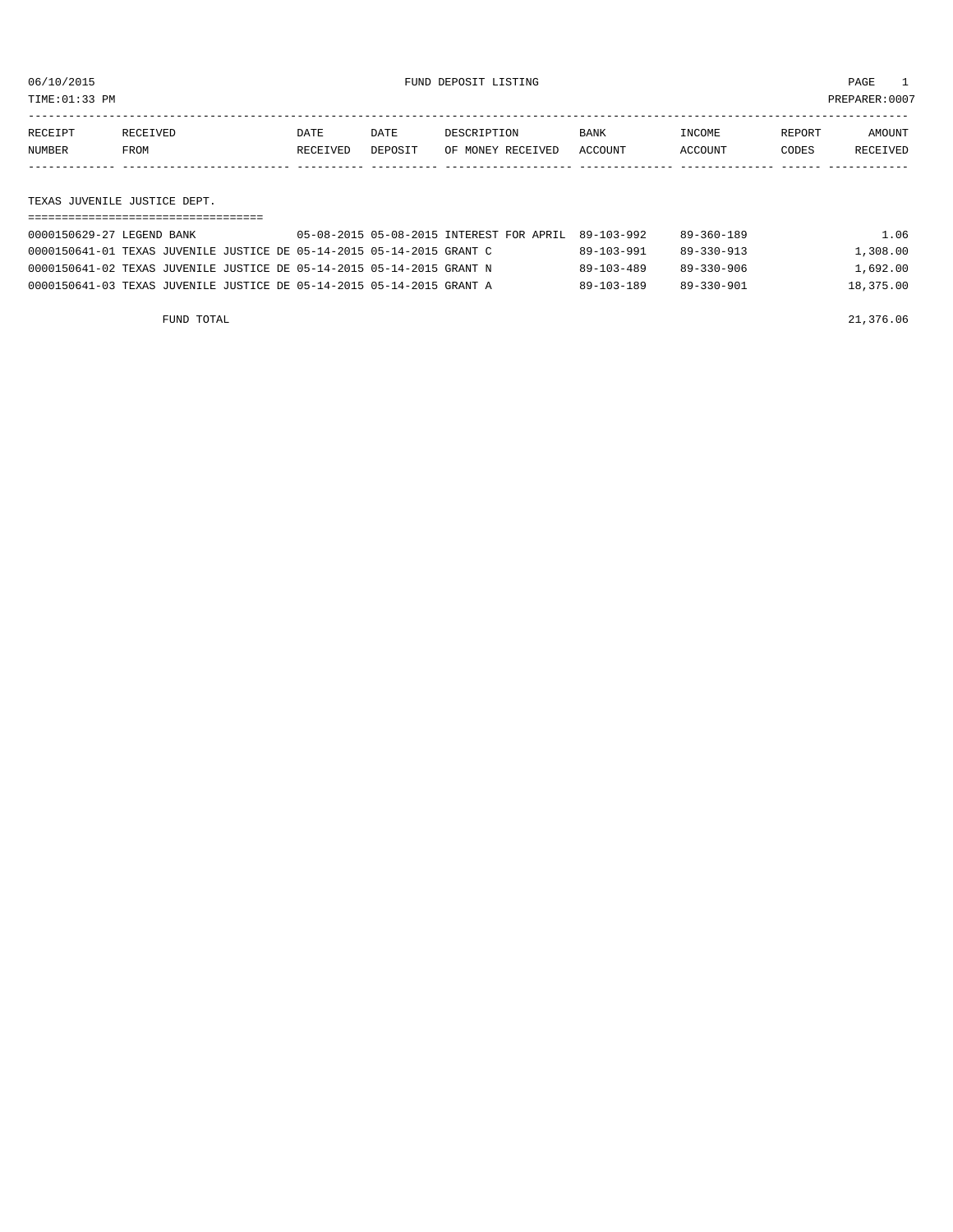TIME:01:33 PM PREPARER:0007

| RECEIPT | RECEIVED | <b>DATE</b> | DATE    | DESCRIPTION       | <b>BANK</b> | INCOME  | REPORT | AMOUNT   |
|---------|----------|-------------|---------|-------------------|-------------|---------|--------|----------|
| NUMBER  | FROM     | RECEIVED    | DEPOSIT | OF MONEY RECEIVED | ACCOUNT     | ACCOUNT | CODES  | RECEIVED |
|         |          |             |         |                   |             |         |        |          |
|         |          |             |         |                   |             |         |        |          |

#### STATZER FUND

| 0000150617-09 TEXPOOL     | 05-05-2015 05-05-2015 INTEREST FOR APRIL 92-103-175 | $92 - 360 - 100$ |      |
|---------------------------|-----------------------------------------------------|------------------|------|
| 0000150629-21 LEGEND BANK | 05-08-2015 05-08-2015 INTEREST FOR APRIL 92-103-100 | $92 - 360 - 100$ | n 19 |